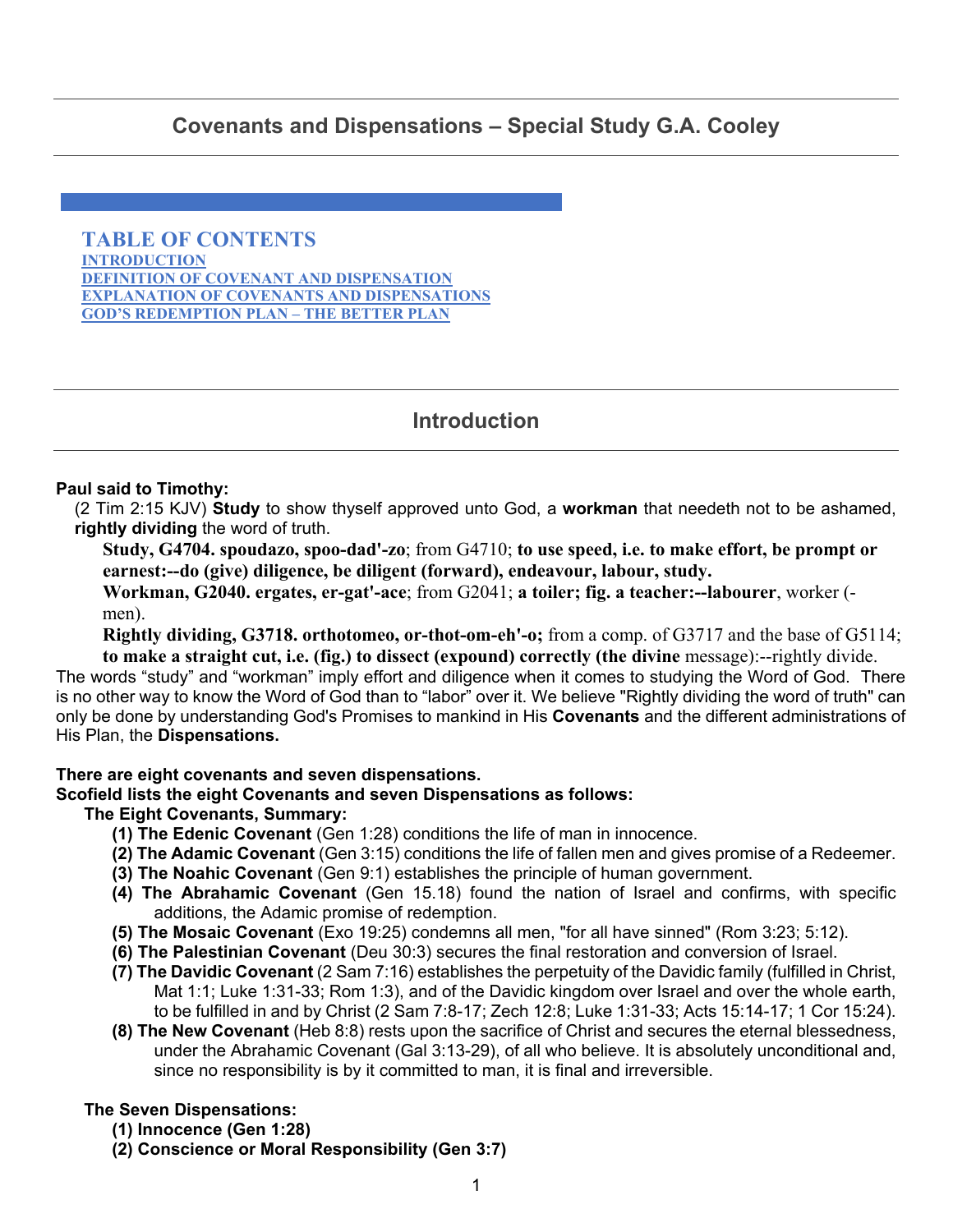### <span id="page-1-0"></span>**(3) Human Government (Gen 8:15)**

### **(4) Promise (Gen 12:1)**

- **(5) Law (Exo 19:1)**
- **(6) Church/Grace (Acts 2:1)**
- **(7) Kingdom (Rev 20:4) important note at Gen 11:10, relating to God's dealings with mankind.**

# **Definition of the Covenant and Dispensation**

#### *[Table of Contents](#page-0-0)*

### **Definition of Covenants:**

A covenant is a sovereign pronouncement of God by which He establishes a relationship of responsibility

- (1) **between Himself and an individual** (Adam in the Edenic Covenant, Gen 2:16),
- (2) **between Himself and mankind in general** (in the promise of the Noahic Covenant never again to destroy all flesh with a flood, Gen 9:9),
- (2) **between Himself and a nation** (Israel in the Mosaic Covenant, Exo 19:3), or
- (3) **between Himself and a specific human family** (the house of David in the promise of a kingly line in perpetuity through the Davidic Covenant, 2 Sam 7:16).

### **Definition of Dispensations:**

A dispensation is a period of time during which man is tested in respect to his obedience to some specific revelation of the will of God.

### **Three important concepts are implied in the definition of Dispensations:**

- (1) **a deposit of divine revelation** concerning God's will, embodying what God requires of man as to his conduct;
- (2) **man's stewardship of this divine revelation,** in which he is responsible to obey it; and,
- (3) **a time-period, often called an "age**," during which this divine revelation is dominant in the testing of man's obedience to God.

### **Dispensations are progressive in God's revelation to man.**

The dispensations are a progressive and connected revelation of God's dealings with man, given sometimes to the whole race and at other times to a particular people, Israel.

### **Man's part is obedience to the revelation.**

On man's part the continuing requirement is obedience to the revelation of God. This obedience is a stewardship of faith. Although the divine revelation unfolds progressively, the deposit of truth in the earlier time-periods is not discarded; rather it is cumulative.

### **The purpose of each dispensation**

The purpose of each dispensation, then, is to place man under a specific rule of conduct, but such stewardship is not a condition of salvation. In every past dispensation unregenerate man has failed, and he has failed in this present dispensation and will in the future. But salvation has been and will continue to be available to him by God's grace through faith.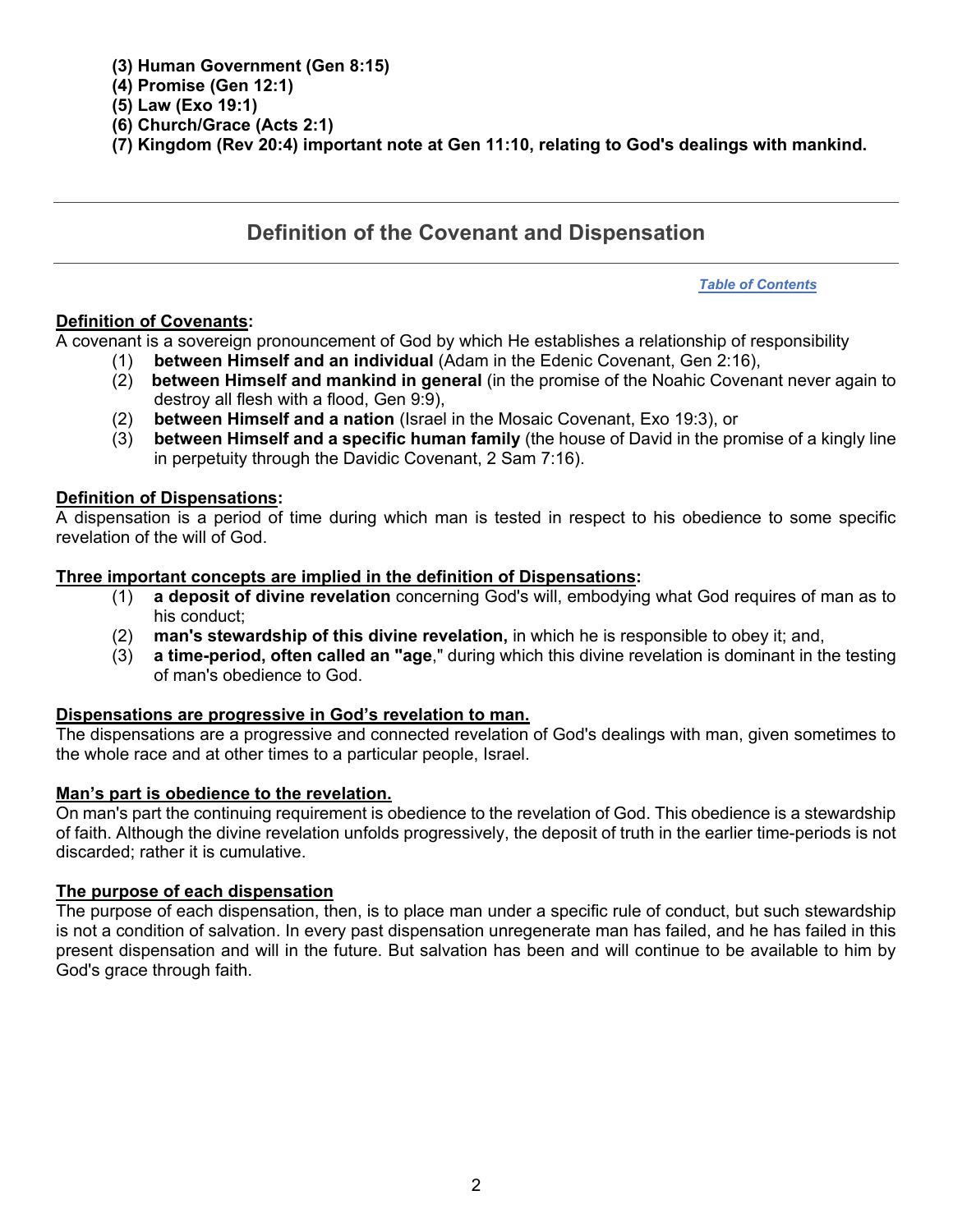# **Explanation of the Covenants and Dispensations**

## <span id="page-2-0"></span>**Covenants and Dispensations Together**

### *[Table of Contents](#page-0-0)*

| <b>Covenants</b>                                      |                                                                                       |                                                                |                                                                                                                                     |                                                                                   |                                                                               |                                                                                                                                                                                                                                                                                                                                                                                               |                                                                                                                                                                                                                                                                                                                                   |
|-------------------------------------------------------|---------------------------------------------------------------------------------------|----------------------------------------------------------------|-------------------------------------------------------------------------------------------------------------------------------------|-----------------------------------------------------------------------------------|-------------------------------------------------------------------------------|-----------------------------------------------------------------------------------------------------------------------------------------------------------------------------------------------------------------------------------------------------------------------------------------------------------------------------------------------------------------------------------------------|-----------------------------------------------------------------------------------------------------------------------------------------------------------------------------------------------------------------------------------------------------------------------------------------------------------------------------------|
| <b>Edenic</b><br>Gen 1:28                             | <b>Adamic</b><br>(Gen 3:15)                                                           | <b>Noahic</b><br>(Gen 9:1)                                     | <b>Abrahamic</b><br>(Gen 15,18)                                                                                                     | <b>Mosaic</b><br>(Exo)<br>19:25)                                                  | <b>Palestinian</b><br>(Deu 30:3)                                              | <b>Davidic</b><br>(2 Sam)<br>7:16)                                                                                                                                                                                                                                                                                                                                                            | <b>New</b><br><b>Covenant</b><br>(Heb 8:8)                                                                                                                                                                                                                                                                                        |
| <b>Conditions the</b><br>life of man in<br>innocence. | <b>Conditions the</b><br>life of fallen<br>men and gives<br>promise of a<br>Redeemer. | <b>Establishes</b><br>the principle<br>of human<br>government. | Founded<br>the nation<br>of Israel<br>and<br>confirms,<br>with<br>specific<br>additions,<br>the Adamic<br>promise of<br>redemption. | Condemns<br>all men,<br>"for all<br>have<br>sinned"<br>(Rom<br>3:23,<br>$5:12$ ). | <b>Secures</b><br>the final<br>restoration<br>and<br>conversion<br>of Israel. | <b>Establishes</b><br>the<br>perpetuity<br>of the<br><b>Davidic</b><br>family<br>(fulfilled in<br>Christ, Mat<br>1:1; Luke<br>$1:31-33;$<br>Rom 1:3)<br>and of the<br><b>Davidic</b><br>kingdom<br>over Israel<br>and over<br>the whole<br>earth, to be<br>fulfilled in<br>and by<br>Christ (2)<br>Sam 7:8-<br>17; Zech<br>12:8; Luke<br>$1:31-33;$<br>Acts 15:14-<br>17; 1 Cor<br>$15:24$ ). | <b>Rests upon</b><br>the sacrifice of<br><b>Christ and</b><br>secures the<br>eternal<br>blessedness,<br>under the<br>Abrahamic<br><b>Covenant (Gal</b><br>$3:13-29$ ) of all<br>who believe. It<br>is<br>unconditional<br>and, since no<br>responsibility<br>is by it<br>committed to<br>man, it is final<br>and<br>irreversible. |
| <b>Dispensations</b>                                  |                                                                                       |                                                                |                                                                                                                                     |                                                                                   |                                                                               |                                                                                                                                                                                                                                                                                                                                                                                               |                                                                                                                                                                                                                                                                                                                                   |
| <b>Innocence</b>                                      | <b>Conscience</b><br>or Moral                                                         | <b>Human</b><br><b>Government</b>                              | <b>Promise</b>                                                                                                                      | Law                                                                               | Law                                                                           | Law                                                                                                                                                                                                                                                                                                                                                                                           | <b>Church/Grace</b>                                                                                                                                                                                                                                                                                                               |
| (Gen 1:28)                                            | <b>Responsibility</b><br>(Gen 3:7)                                                    | (Gen 8:15)                                                     | (Gen 12:1)                                                                                                                          | (Exo 19:1)                                                                        |                                                                               |                                                                                                                                                                                                                                                                                                                                                                                               | (Acts 2:1)                                                                                                                                                                                                                                                                                                                        |
|                                                       |                                                                                       |                                                                |                                                                                                                                     |                                                                                   |                                                                               |                                                                                                                                                                                                                                                                                                                                                                                               | <b>Kingdom</b>                                                                                                                                                                                                                                                                                                                    |
|                                                       |                                                                                       |                                                                |                                                                                                                                     |                                                                                   |                                                                               |                                                                                                                                                                                                                                                                                                                                                                                               | (Rev 20:4)<br><b>Will continue</b><br>under the New<br>Covenant.<br>Gen 11:10<br>relating to<br><b>God's dealings</b><br>with mankind.                                                                                                                                                                                            |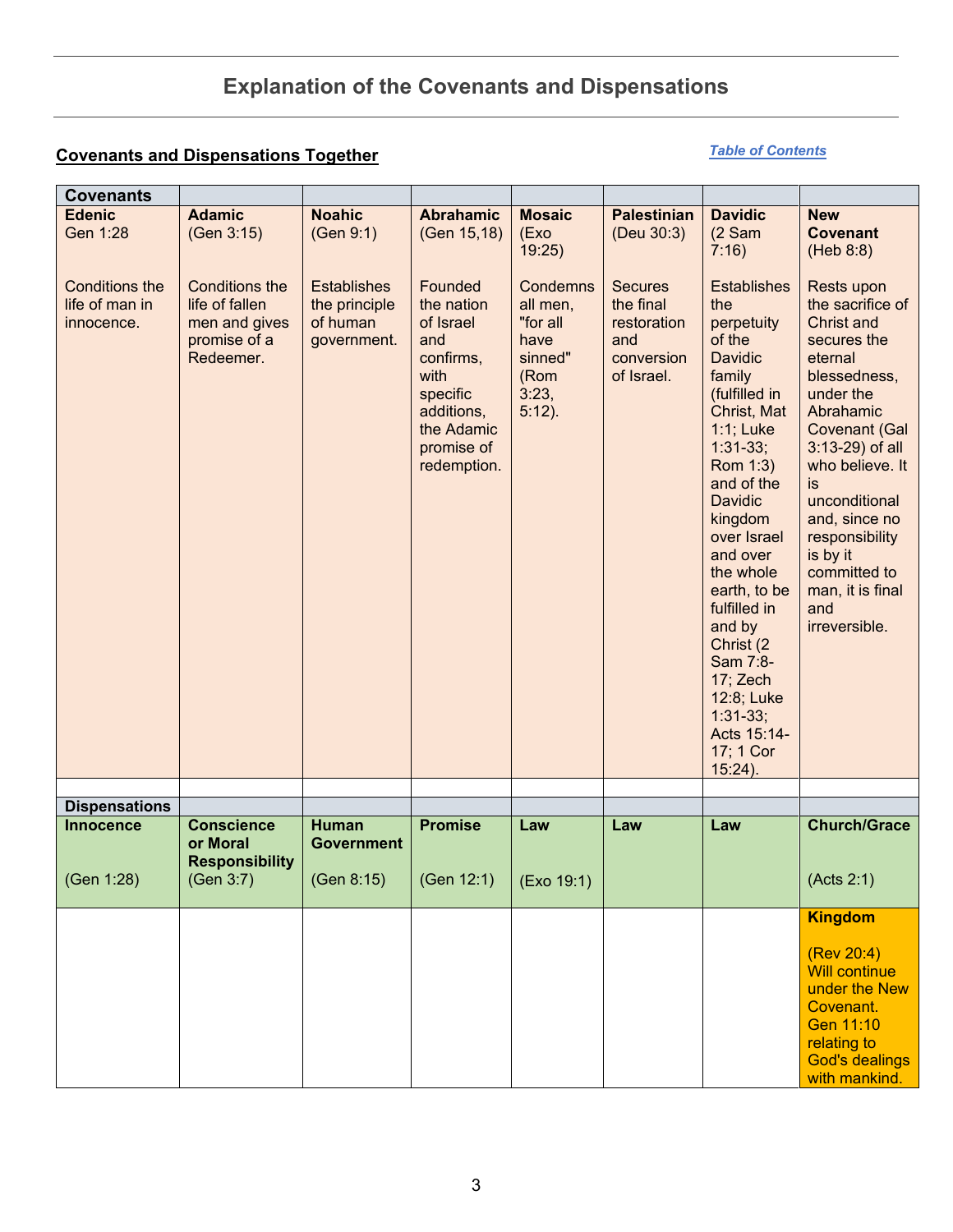### **1. Edenic Covenant and Innocence Dispensation:**

The first Dispensation is called "The Dispensation of Innocence." It could also be called "The Dispensation of Human Righteousness." This Dispensation lasted a noticeably short time. Man was without sin. He will never again be in this condition. When we are saved, we are not returned to Adam's state before his fall nor will we ever. We become a totally new creation and our new body will be a glorified body like unto the Lord's. This dispensation ended with the expulsion from the garden. The joyful and restful beauty of the garden became a life of toil and death.

### **This Dispensation was administered under the Edenic Covenant**

**(a)** Its promises Human righteousness and comfort. A life of beauty, comfort and communion with God, the Creator. It was to be a perpetual human life without sin and death.

### **(b) Its obligations**

- 1. To Replenish the earth with an earthly race of people.
- 2. To Subdue the earth to the needs of the human race.
- 3. To have dominion over the animal creation.
- 4. To restrict themselves to a vegetable diet.
- 5. To till the Garden in which God had placed him. This was doubtless a pleasure and not a task. There was no curse upon the earth at that time.
- 6. To abstain from eating of the Tree of the Knowledge of Good and Evil.
- 7. The punishment for disobedience was death**.**

### **2. The Adamic Covenant and Dispensation of Conscience:**

The Second Dispensation is called the Dispensation of Conscience, or that of Fallen Man. This dispensation extends from the expulsion from the Garden of Eden to the Flood, approximately 1685 years. Man acquired a sinful nature and, having eaten of the Tree of Knowledge of Good and Evil, he also acquired a "conscience," thus we call this period of time, the Dispensation of Conscience. This dispensation ended with the judgment of the flood. This dispensation was administered under the Adamic Covenant. This covenant gave the promise of a Redeemer and required man to approach God only through the "blood sacrifice" which pointed to Calvary. Their conscience would guide them to do "right" and shun the "wrong."

### **3. The Noahic Covenant and Dispensation of Human Government:**

The Noahic Covenant establishes the principle of human government, the government of man under God. God's Covenant with Noah gave the human race a new beginning with the institution of Human Government. Capital punishment was first established by God and to be administered by man. The Third Dispensation is called that of Human Government. This dispensation closed with the tower of Babel. It was God's purpose from the beginning for man to populate the whole earth. Instead, man forsook the God of Noah and began to say, "let us, let us, let us" which echoed Lucifer's "I will, I will, I will." They did not want to be scattered but to become a "One World Order" without God. "Unity" was the theme. So, God judged man again, this time with confusing their tongue which caused them to become scattered.

### **4. The Abrahamic Covenant and Dispensation of Promise:**

The Fourth Covenant is the Abrahamic Covenant. The Abrahamic Covenant was an important turning point in the divine dealing with man for it establishes the "seed line" by God selecting a small rivulet, or stream, from the main river of humanity to provide for the "seed of the woman" to be brought forth. That rivulet was the family of Abraham, Isaac, and Jacob, later called Israel. Israel was called:

- (1) to be a witness to the unity of God (or the only one true God) in the midst of universal idolatry
- (2) to illustrate the blessedness of serving the true God
- (3) to receive and preserve the divine revelations
- (4) to be the human channel for the Messiah

The Abrahamic Covenant was a gracious covenant, one of promised blessings to Abraham and his seed. He was promised an earthly as well as a heavenly inheritance. Through his Seed, Jesus, the Messiah, all nations of the earth would be blessed. It established Israel as a nation along with her promised land.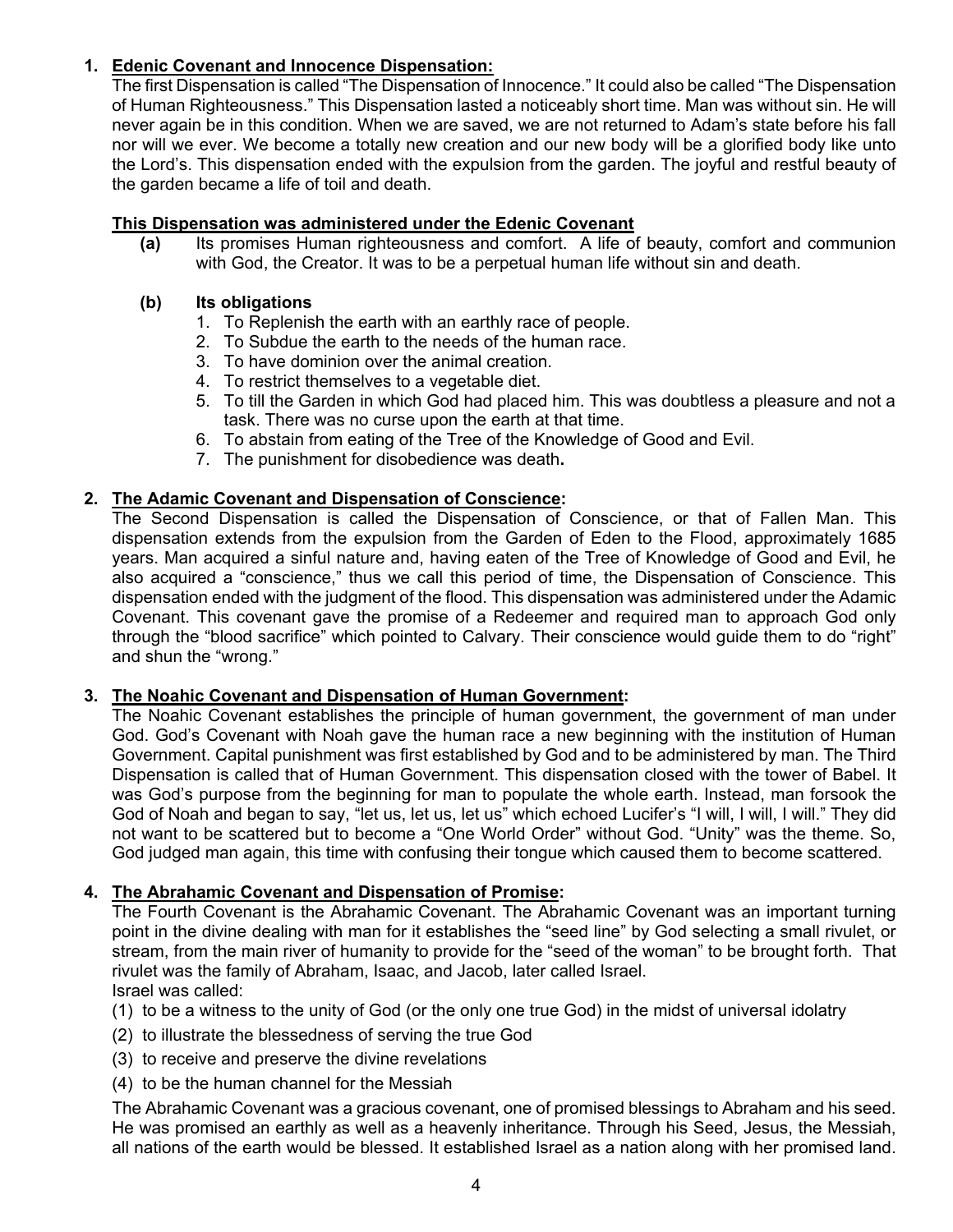This covenant demonstrated Abrahamic faith and its result. "Abraham believed God and it was counted unto him for righteousness." The sign of this covenant was that of circumcision which pointed to Calvary where the old creation was cut off and the new creation brought into view. The Fourth Dispensation of Promise was the period of time over which God gave and confirmed the Abrahamic covenant with the Patriarchs. Though the Abrahamic Covenant was an everlasting covenant, the Dispensation of Promise closed with the giving of the Law. This dispensation provided the seed line for the coming Messiah and Savior.

### **5. The Mosaic Covenant and Dispensation of the Law:**

The Mosaic Covenant involves extensive wording, intricate details of the sacrifices, the priesthood and the tabernacle and the complete governing of the national life of Israel by the sabbaths and religious festivals. All of this makes it the most extensive and complicated of all the covenants. This "old covenant" is made up of types and shadows that point to the "new covenant" that was to come and point Israel to "a new and living way." Both in the early church and in the latter church there were and are those that continued to keep themselves under the bondage of this covenant and have not entered the rest of the New Covenant. This debate is illustrated for us in Acts 15 and explained extensively by the Apostle Paul in the epistles to the Romans, Galatians, and Hebrew. The period of time that the Mosaic Covenant is given and played out is call the Dispensation of the Law. The story begins with call of Moses and their deliverance from Egypt. The beginning of this dispensation was a mighty and awesome deliverance for Israel. After their deliverance they sang the Song of Moses, the Song of the Redeemed "Then sang Moses and the children of Israel" the great Song of the Thanksgiving – the Song of the Redeemed, "The Lord is my strength and song . . . my salvation; he is my God . . ." After a glorious deliverance and a mighty victory, and with their praise and singing a song unto the Lord, within three days, the children of Israel were murmuring." The newborn child of God will find the world a bitter place. That is because he is now spiritual. A believer's walk should be supernatural, believing that God will provide and deliver from the bitterness of life. This is the "new creation" walk that brings the child of God into the joy and fellowship with his Lord and Savior as he sees and receives the provision that is of God.

So, what did Moses do? He "cried unto the Lord." He knew who he must turn to. "The LORD showed him a tree, which when he had cast into the waters, the waters were made sweet." The "tree" is the type of Jesus Christ, who has taken the bitterness out of life and provides us with the sweetness of new creation life. The law had not been given yet. This is grace all the way. The Lord is proving them whether they would heed His Voice and trust His grace. He promised them protection from the world's diseases, if only they would harken to His voice. Jehovah-Rapha, "the Lord that healeth." He gave them, by grace, a well of water for each tribe and a palm tree for each of the elders. The children of Israel moved on in the wilderness and continued to murmur. The Lord always heard their murmuring and gave them provision which was a spiritual lesson. He gave them bread from heaven which was a type of the Lord Jesus Christ. He taught them to observe the Sabbath, which was a type of Israel's millennium Kingdom. He gave them water from the rock, and that rock was Christ. He delivered them in battle with Amalek, a type of the flesh. Elderships were set up to help Moses in the affairs of the assembly of Israel, thus establishing order in the assembly.

### **All of this was prior to the giving of the Law and was given by Jehovah under pure grace.**

- **(5) The Fifth Covenant, the Mosaic Covenant.**
- **(a) Its recipients: This covenant was given only to the nation of Israel.**

### **6. The Palestinian Covenant and Dispensation of the Law:**

This covenant was given during the Dispensation of the Law and was in addition to the Mosaic Covenant. (Deu 29:1 KJV) These are the words of the covenant, which the LORD commanded Moses to make with the children of Israel in the land of Moab, beside the covenant which he made with them in Horeb.

### **A Land Covenant**

This covenant could most properly be called a **"Land Covenant."** The word "land" is used approximately 180 times in the Book of Deuteronomy. This illustrates that the primary focus of the Palestinian Covenant was on the Promised Land. It was given to the second generation at the end of the forty years of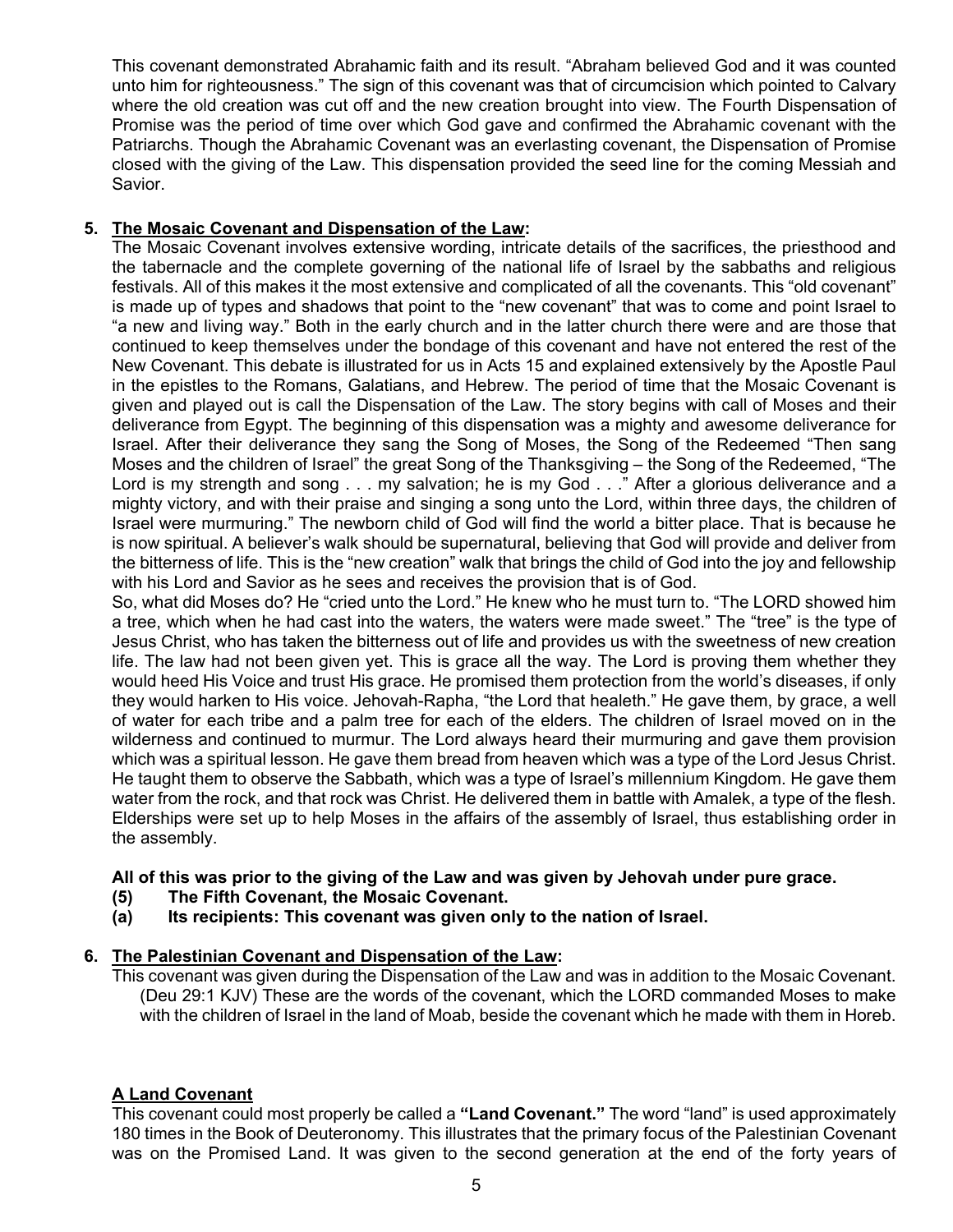wandering in the wilderness and just before they entered the land promised in the Abrahamic Covenant. It laid down for all generations the conditions for entering and maintaining the Promised Land.

### **The Second Giving of the Law**

While this second generation received this new covenant, it also received from Moses a rehearsal of the Mosaic Covenant. This is what is contained in the Book of Deuteronomy which means "The Second Law."

### **The Unbelief of the First Generation**

The first generation failed to enter covenant rest because they believed the evil report. From Kadesh-Barnea they went in to search the land for forty days and in unbelief rejected the covenant land promised to Abraham because of the evil report.

(Num 13:2 KJV) Send **thou men, that they may search the land of Canaan**, which I give unto the children of Israel: of every tribe of their fathers shall ye send a man, every one a ruler among them. (Num 13:17 KJV) And **Moses sent them to spy out the land of Canaan**, and said unto them, Get you up this way southward, and go up into the mountain:

(Num 13:21 KJV) So **they went up, and searched the land** from the wilderness of Zin unto Rehob, as men come to Hamath.

(Num 13:25 KJV) And **they returned from searching of the land after forty days.**

(Num 13:26 KJV) And they went and came to Moses, and to Aaron, and to all the congregation of the children of Israel, unto the wilderness of Paran, to Kadesh; and **brought back word unto them, and unto all the congregation, and showed them the fruit of the land.**

(Num 13:27 KJV) And they told him, and said, **We came unto the land whither thou sentest us, and surely it floweth with milk and honey; and this is the fruit of it.**

### **The Good Report**

(Num 13:30 KJV) And Caleb stilled the people before Moses, and said, **Let us go up at once, and possess it; for we are well able to overcome it.** 

(Num 14:6 KJV) And Joshua the son of Nun, and Caleb the son of Jephunneh, which were of them that searched the land, rent their clothes:

(Num 14:7 KJV) And they spake unto all the company of the children of Israel, saying, **The land, which we passed through to search it, is an exceeding good land.**

(Num 14:8 KJV) **If the LORD delight in us, then he will bring us into this land, and give it us; a land which floweth with milk and honey.**

(Num 14:9 KJV**) Only rebel not ye against the LORD, neither fear ye the people of the land; for they are bread for us: their defence is departed from them, and the LORD is with us: fear them not.**

#### **The Evil Report**

(Num 13:31 KJV) **But the men that went up with him said, We be not able to go up against the people; for they are stronger than we.**

(Num 13:32 KJV) And **they brought up an evil report of the land** which they had searched unto the children of Israel, saying, **The land, through which we have gone to search it, is a land that eateth up the inhabitants thereof; and all the people that we saw in it are men of a great stature.**

(Num 13:33 KJV) And there **we saw the giants,** the sons of Anak, which come of the giants: and **we were in our own sight as grasshoppers, and so we were in their sight.**

#### **The Rebellion**

(Num 14:1 KJV) And **all the congregation lifted up their voice, and cried; and the people wept that night.**

(Num 14:2 KJV) And **all the children of Israel murmured against Moses and against Aaron: and the whole congregation said unto them, Would God that we had died in the land of Egypt! or would God we had died in this wilderness!**

(Num 14:3 KJV) And wherefore hath the LORD brought us unto this land, to fall by the sword, that our wives and our children should be a prey? **were it not better for us to return into Egypt?**

(Num 14:4 KJV) And **they said one to another, Let us make a captain, and let us return into Egypt.**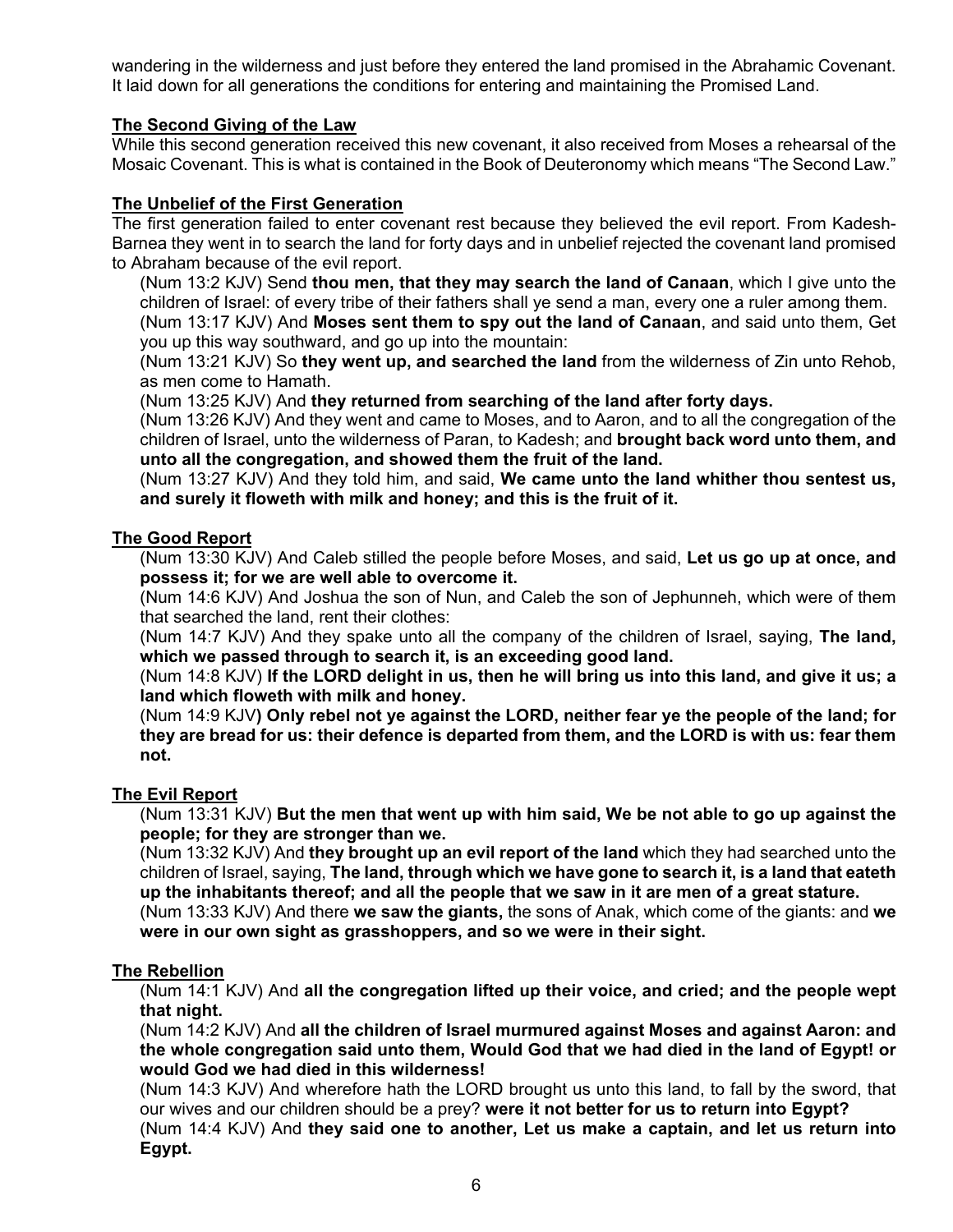(Num 14:5 KJV) Then Moses and Aaron fell on their faces before all the assembly of the congregation of the children of Israel.

### **Forty Years of Wandering**

God then required this generation to wander in the wilderness for forty years, a year for a day. They experienced hardships instead of rest and died in the wilderness as a result of their lack of faith in the promises of the Covenant. They simply did not believe God at His Word.

(Num 14:26 KJV) And the LORD spake unto Moses and unto Aaron, saying,

(Num 14:27 KJV) How long shall I bear with this evil congregation, which murmur against me? I have heard the murmurings of the children of Israel, which they murmur against me.

(Num 14:28 KJV) Say unto them, As truly as I live, saith the LORD, as ye have spoken in mine ears, so will I do to you:

(Num 14:29 KJV) Your carcases shall fall in this wilderness; and all that were numbered of you, according to your whole number, from twenty years old and upward, which have murmured against me,

(Num 14:32 KJV) But as for you, your carcases, they shall fall in this wilderness.

(Num 14:33 KJV) And your children shall wander in the wilderness forty years, and bear your whoredoms, until your carcases be wasted in the wilderness.

(Num 14:34 KJV) After the number of the days in which ye searched the land, even forty days, each day for a year, shall ye bear your iniquities, even forty years, and ye shall know my breach of promise.

### **Recipients of the Palestinian Covenant**

God made this covenant in Moab with the second generation of the Israelites who came up out of Egypt. (Deu 29:1 KJV) These are the words of the covenant, which the LORD commanded Moses to make with the children of Israel in the land of **Moab,** beside the covenant which he made with them in **Horeb**.

### **This Covenant is also made with their posterity.**

(Deu 29:14 KJV) Neither with you only do I make this covenant and this oath;

(Deu 29:15 KJV) But with him that standeth here with us this day before the LORD our God, and also with him that is not here with us this day:

(Deu 29:22 KJV) So that the generation to come of your children that shall rise up after you, and the stranger that shall come from a far land, shall say, when they see the plagues of that land, and the sicknesses which the LORD hath laid upon it;

(Deu 29:23 KJV) And that the whole land thereof is brimstone, and salt, and burning, that it is not sown, nor beareth, nor any grass groweth therein, like the overthrow of Sodom, and Gomorrah, Admah, and Zeboim, which the LORD overthrew in his anger, and in his wrath:

(Deu 29:24 KJV) Even all nations shall say, Wherefore hath the LORD done thus unto this land? what meaneth the heat of this great anger?

(Deu 29:25 KJV) Then men shall say, Because they have forsaken the covenant of the LORD God of their fathers, which he made with them when he brought them forth out of the land of Egypt:

(Deu 29:26 KJV) For they went and served other gods, and worshipped them, gods whom they knew not, and whom he had not given unto them:

(Deu 29:27 KJV) And the anger of the LORD was kindled against this land, to bring upon it all the curses that are written in this book:

(Deu 29:28 KJV) And the LORD rooted them out of their land in anger, and in wrath, and in great indignation, and cast them into another land, as it is this day.

(Deu 29:29 KJV) The secret things belong unto the LORD our God: but those things which are revealed belong unto us and to our children for ever, that we may do all the words of this law.

#### **Its Promises**

The promise of the land to Israel was "unconditional" under the Abrahamic Covenant. No matter what Israel did there would be a remnant that would inherit the land.

(Lev 26:42 KJV) Then will I remember my covenant with Jacob, and also my covenant with Isaac, and also my covenant with Abraham will I remember; and I will remember the land.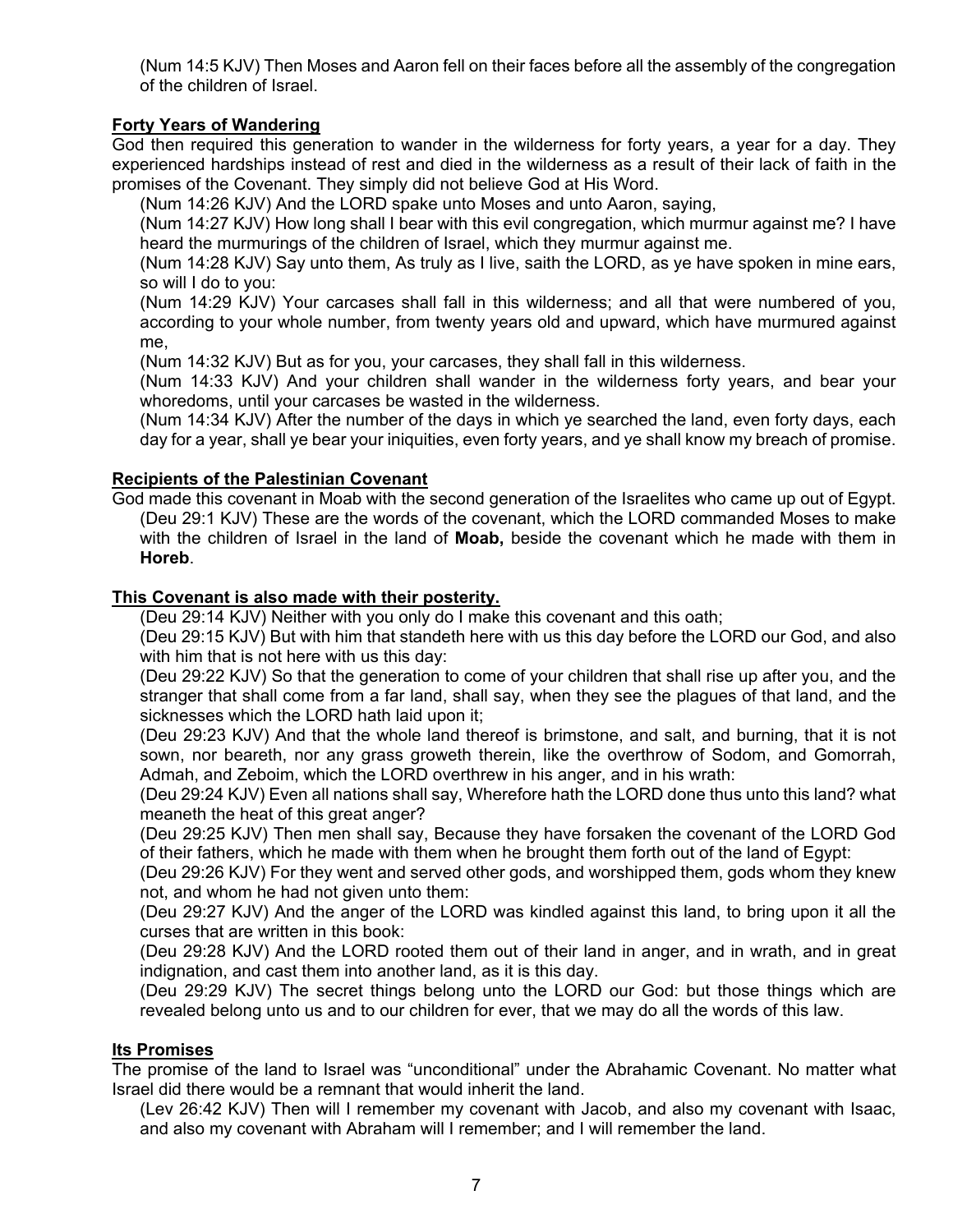(Lev 26:44 KJV) And yet for all that, when they be in the land of their enemies, I will not cast them away, neither will I abhor them, to destroy them utterly, and to break my covenant with them: for I am the LORD their God.

(Lev 26:45 KJV) But I will for their sakes remember the covenant of their ancestors, whom I brought forth out of the land of Egypt in the sight of the heathen, that I might be their God: I am the LORD. (Lev 26:46 KJV) These are the statutes and judgments and laws, which the LORD made between him and the children of Israel in mount Sinai by the hand of Moses.

### **The Promised Land**

The Book of Deuteronomy gave that new generation a graphic description of the promised land. God had distinctly said that it was "His land" and that He was allowing them to enter that land as stewards over it.

### **God describes the land as: (Deut. 8:7-10; 11:9-17; 26:15; 28:11-13; Lev. 26:3-13)**

- a. A land of hills and valleys.
- b. A land watered by early and latter rains.
- c. A land of fruitfulness.
- d. A land watched over by the Lord God.
- e. A land of rivers and fountains.
- f. A land of mineral wealth.
- g. A land of prosperity.

The Palestinian Covenant was **"conditional."** This does not mean that Israel would not eventually inherit the land because the Abrahamic Covenant "unconditionally" gave them the land. But since the Palestinian Covenant was conditional, there were **blessings** and **cursing**.

#### **The Blessings**

If they were obedient, many blessings would come upon Israel and overtake them. They would be high above all nations.

The blessing of the Palestinian Covenant:

- a. Blessed in the city.
- b. Blessed in the land.
- c. Blessed in fruitfulness.
- d. Blessed in daily provision.
- e. Blessed in daily activities.
- f. Blessed in victory over their enemies.
- g. Blessed in storehouses.
- h. Blessed in labor.
- i. Blessed in seasonal rains.
- j. Blessed in national position.
- k. Blessed in commerce.

The fulfilment of these **promises of blessing** began with the ministry of Joshua as he led them in their conquest and possession of the land promised originally in the Abrahamic Covenant and confirmed in the Mosaic and Palestinian Covenants. Joshua records their victory over their enemies and the dividing of the land into the tribal inheritances. (Joshua 11:23; 21:43-45) The Books of Judges, Ruth, I and II Samuel, I and II Kings and I and II Chronicles record times when these promises of blessing were fulfilled in the history of Israel. The greatest extent of their conquest came through the leadership of David and the greatest extent of their material prosperity came during the reign of King Solomon.

#### **The Cursing**

If they were disobedient, many cursing would come upon them and overtake them. These are distinctly referred to as curses of the covenant, meaning that God would be bound by His word to judge them for their disobedience. (I Kings 8; Leviticus 26:1; Deut. 27:15-26)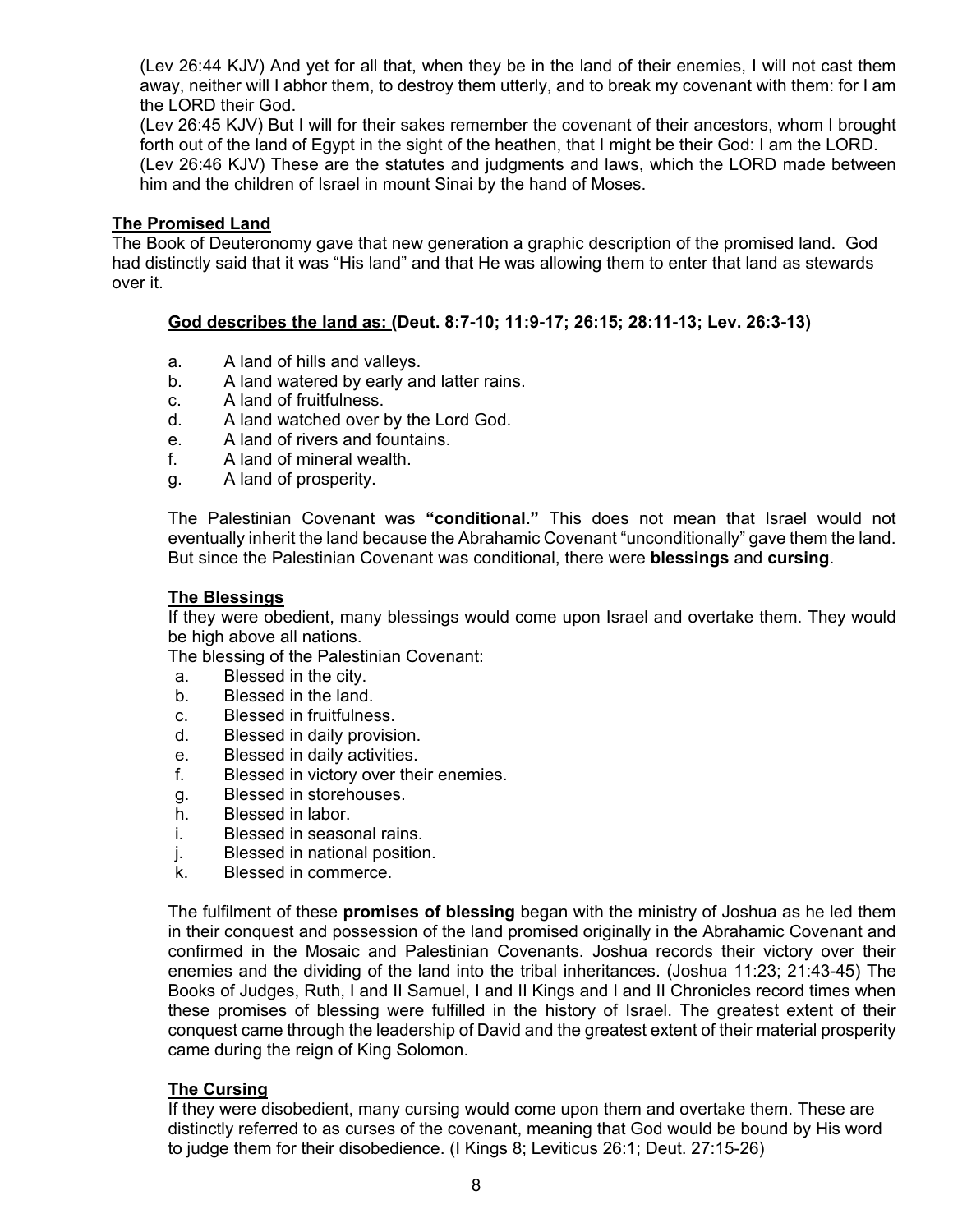### **The cursing of the Covenant:**

- a. Cursed in the city.
- b. Cursed in the field.
- c. Cursed in daily provision.
- d. Cursed in fruitfulness.
- e. Cursed in daily activities.
- f. Cursed in labor.
- g. Cursed in diseases.
- h. Cursed in the land.
- i. Cursed in the lack of rains.
- j. Cursed in defeat by their enemies.
- k. Cursed in captivities.
- l. Cursed in domestic life.
- m. Cursed in possessions.
- n. Cursed in national position.

The fulfilment of these **promises of cursing** began in the time of the Judges when the people turned away from God to idols and suffered for it (Judges 2). The Books of Ruth, I and II Samuel, I and II Kings and I and II Chronicles record times in which these promises of cursing were fulfilled in the history of Israel. The ultimate fulfilment of these curses in the Old Testament came with the captivities of the house of Israel and Judah (II Kings: II Chronicles).

### **Its Obligations**

Israel's obligation was to be obedient to the conditions of the covenant. If Israel became disobedient, and they did, they would be dispersed from the land. It will be their duty to return to the Lord and to obey His voice.

(Deu 30:1 KJV) And it shall come to pass, when all these things are come upon thee, the blessing and the curse, which I have set before thee, and thou shalt call them to mind among all the nations, whither the LORD thy God hath driven thee,

(Deu 30:2 KJV) And shalt return unto the LORD thy God, and shalt obey his voice according to all that I command thee this day, thou and thy children, with all thine heart, and with all thy soul;

(Deu 30:3 KJV) That then the LORD thy God will turn thy captivity, and have compassion upon thee, and will return and gather thee from all the nations, whither the LORD thy God hath scattered thee.

### **This returning to the Lord will involve their repentance toward God and salvational faith in the Lord Jesus Christ.**

(John 6:28 KJV) Then said they unto him, What shall we do, that we might work the works of God?

(John 6:29 KJV) Jesus answered and said unto them, This is the work of God, that ye believe on him whom he hath sent.

(Acts 2:38 KJV) Then Peter said unto them, Repent, and be baptized every one of you in the name of Jesus Christ for the remission of sins, and ye shall receive the gift of the Holy Ghost. (Acts 2:39 KJV) For the promise is unto you, and to your children, and to all that are afar off, even as many as the Lord our God shall call.

(Acts 20:21 KJV) Testifying both to the Jews, and also to the Greeks, repentance toward God, and faith toward our Lord Jesus Christ.

(Rom 16:25 KJV) Now to him that is of power to stablish you according to my gospel, and the preaching of Jesus Christ, according to the revelation of the mystery, which was kept secret since the world began,

(Rom 16:26 KJV) But now is made manifest, and by the scriptures of the prophets, according to the commandment of the everlasting God, made known to all nations for the obedience of faith: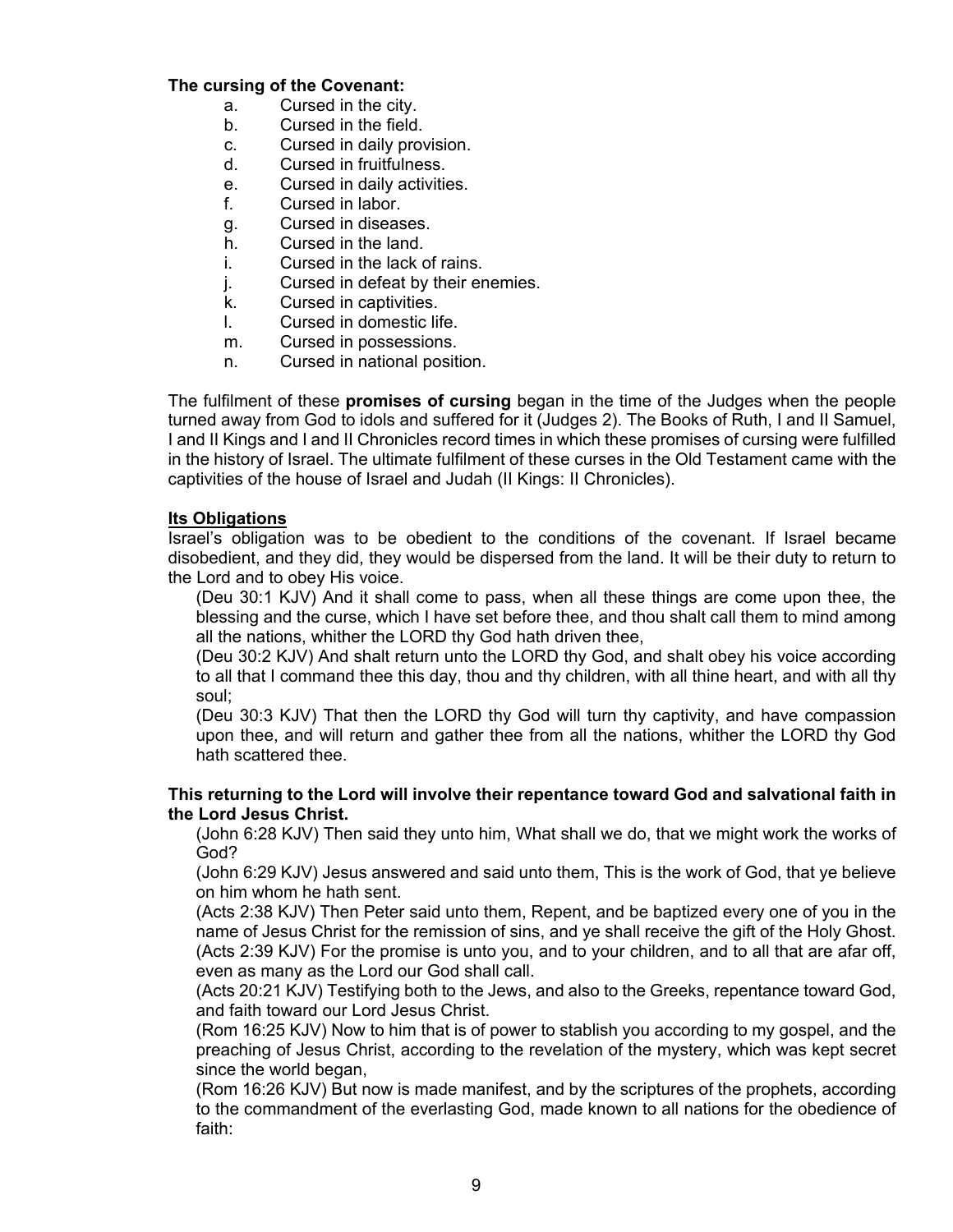### **This was the message that John the Baptist, Jesus, and Peter preached to Israel.**

(Mat 3:1 KJV) In those days came John the Baptist, preaching in the wilderness of Judaea, (Mat 3:2 KJV) And saying, Repent ye: for the kingdom of heaven is at hand.

(Mat 4:17 KJV) From that time Jesus began to preach, and to say, Repent: for the kingdom of heaven is at hand.

(Acts 2:38 KJV) Then Peter said unto them, Repent, and be baptized every one of you in the name of Jesus Christ for the remission of sins, and ye shall receive the gift of the Holy Ghost.

### **The Prophets of Israel spoke of that day when Israel will repent and return to the Lord.**

(Jer 32:30 KJV) For the children of Israel and the children of Judah have only done evil before me from their youth: for the children of Israel have only provoked me to anger with the work of their hands, saith the LORD.

(Jer 32:37 KJV) Behold, I will gather them out of all countries, whither I have driven them in mine anger, and in my fury, and in great wrath; and I will bring them again unto this place, and I will cause them to dwell safely:

(Jer 32:38 KJV) And they shall be my people, and I will be their God:

(Jer 32:39 KJV) And I will give them one heart, and one way, that they may fear me for ever, for the good of them, and of their children after them:

(Jer 32:40 KJV) And I will make an everlasting covenant with them, that I will not turn away from them, to do them good; but I will put my fear in their hearts, that they shall not depart from me.

(Jer 32:41 KJV) Yea, I will rejoice over them to do them good, and I will plant them in this land assuredly with my whole heart and with my whole soul.

(Jer 32:42 KJV) For thus saith the LORD; Like as I have brought all this great evil upon this people, so will I bring upon them all the good that I have promised them.

(Jer 32:43 KJV) And fields shall be bought in this land, whereof ye say, It is desolate without man or beast; it is given into the hand of the Chaldeans.

(Jer 32:44 KJV) Men shall buy fields for money, and subscribe evidences, and seal them, and take witnesses in the land of Benjamin, and in the places about Jerusalem, and in the cities of Judah, and in the cities of the mountains, and in the cities of the valley, and in the cities of the south: for I will cause their captivity to return, saith the LORD.

(Ezek 36:16 KJV) Moreover the word of the LORD came unto me, saying,

(Ezek 36:17 KJV) Son of man, when the house of Israel dwelt in their own land, they defiled it by their own way and by their doings: their way was before me as the uncleanness of a removed woman.

(Ezek 36:18 KJV) Wherefore I poured my fury upon them for the blood that they had shed upon the land, and for their idols wherewith they had polluted it:

(Ezek 36:19 KJV) And I scattered them among the heathen, and they were dispersed through the countries: according to their way and according to their doings I judged them.

(Ezek 36:20 KJV) And when they entered unto the heathen, whither they went, they profaned my holy name, when they said to them, These are the people of the LORD, and are gone forth out of his land.

(Ezek 36:21 KJV) But I had pity for mine holy name, which the house of Israel had profaned among the heathen, whither they went.

(Ezek 36:22 KJV) Therefore say unto the house of Israel, Thus saith the Lord GOD; I do not this for your sakes, O house of Israel, but for mine holy name's sake, which ye have profaned among the heathen, whither ye went.

(Ezek 36:23 KJV) And I will sanctify my great name, which was profaned among the heathen, which ye have profaned in the midst of them; and the heathen shall know that I am the LORD, saith the Lord GOD, when I shall be sanctified in you before their eyes.

(Ezek 36:24 KJV) For I will take you from among the heathen, and gather you out of all countries, and will bring you into your own land.

(Ezek 36:25 KJV) Then will I sprinkle clean water upon you, and ye shall be clean: from all your filthiness, and from all your idols, will I cleanse you.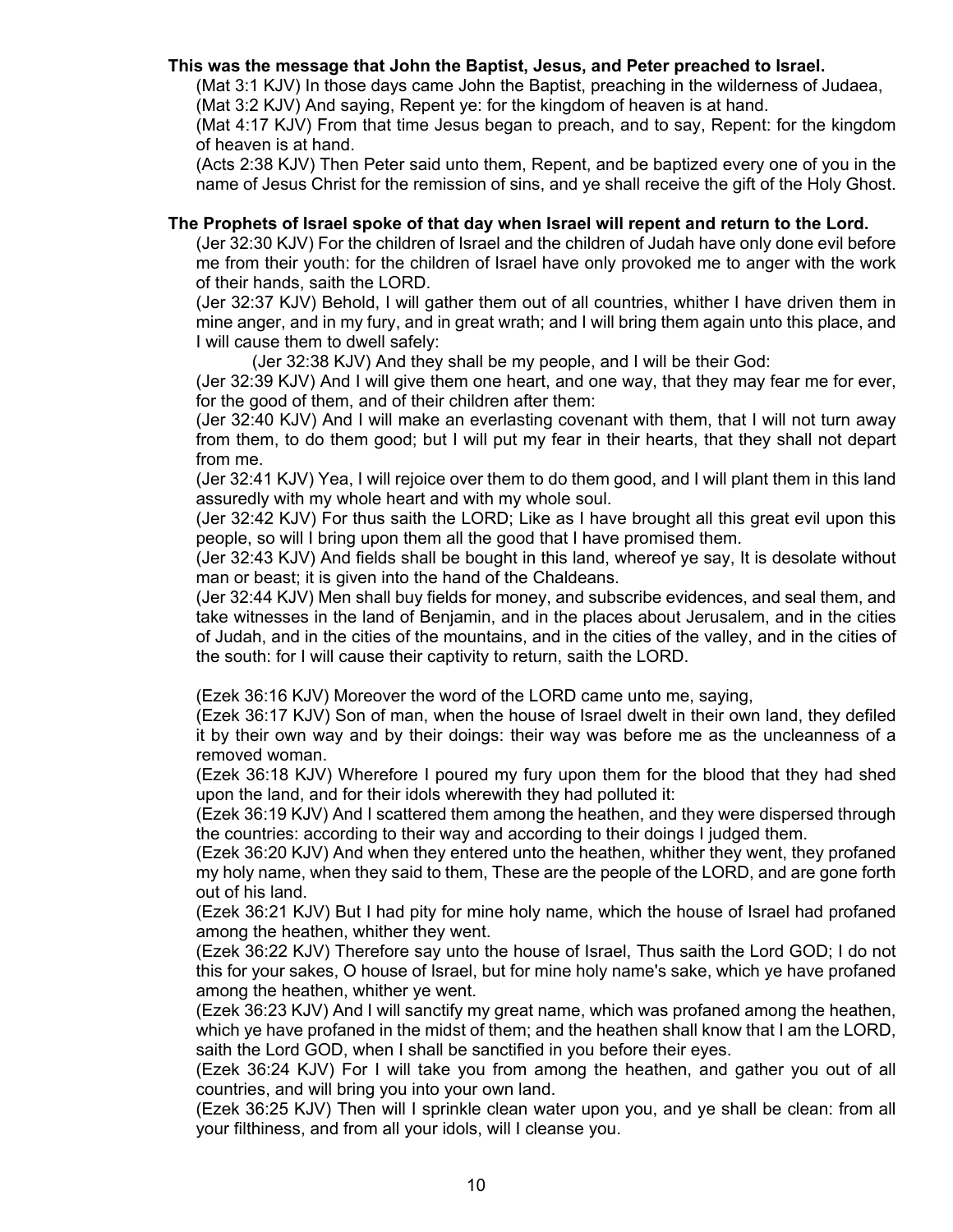(Ezek 36:26 KJV) A new heart also will I give you, and a new spirit will I put within you: and I will take away the stony heart out of your flesh, and I will give you an heart of flesh.

(Ezek 36:27 KJV) And I will put my spirit within you, and cause you to walk in my statutes, and ye shall keep my judgments, and do them.

(Ezek 36:28 KJV) And ye shall dwell in the land that I gave to your fathers; and ye shall be my people, and I will be your God.

(Joel 2:12 KJV) Therefore also now, saith the LORD, turn ye even to me with all your heart, and with fasting, and with weeping, and with mourning:

(Joel 2:13 KJV) And rend your heart, and not your garments, and turn unto the LORD your God: for he is gracious and merciful, slow to anger, and of great kindness, and repenteth him of the evil.

(Joel 2:14 KJV) Who knoweth if he will return and repent, and leave a blessing behind him; even a meat offering and a drink offering unto the LORD your God?

(Joel 2:15 KJV) Blow the trumpet in Zion, sanctify a fast, call a solemn assembly:

(Joel 2:16 KJV) Gather the people, sanctify the congregation, assemble the elders, gather the children, and those that suck the breasts: let the bridegroom go forth of his chamber, and the bride out of her closet.

(Joel 2:17 KJV) Let the priests, the ministers of the LORD, weep between the porch and the altar, and let them say, Spare thy people, O LORD, and give not thine heritage to reproach, that the heathen should rule over them: wherefore should they say among the people, Where is their God?

(Joel 2:18 KJV) Then will the LORD be jealous for his land, and pity his people.

(Zec 12:10 KJV) And I will pour upon the house of David, and upon the inhabitants of Jerusalem, the spirit of grace and of supplications: and they shall look upon me whom they have pierced, and they shall mourn for him, as one mourneth for his only son, and shall be in bitterness for him, as one that is in bitterness for his firstborn.

(Acts 19:4 KJV) Then said Paul, John verily baptized with the baptism of repentance, saying unto the people, that they should believe on him which should come after him, that is, on Christ Jesus.

#### **When they turn to Christ, their Messiah, He will return to earth to establish His Millennial Kingdom.**

(Deu 30:2 KJV) And shalt return unto the LORD thy God, and shalt obey his voice according to all that I command thee this day, thou and thy children, with all thine heart, and with all thy soul;

(Acts 3:19 KJV) Repent ye therefore, and be converted, that your sins may be blotted out, when the times of refreshing shall come from the presence of the Lord;

(Acts 3:20 KJV) And he shall send Jesus Christ, which before was preached unto you:

(Acts 3:21 KJV) Whom the heaven must receive until the times of restitution of all things, which God hath spoken by the mouth of all his holy prophets since the world began.

#### **Paul spoke of this when he said:**

(Rom 11:25 KJV) For I would not, brethren, that ye should be ignorant of this mystery, lest ye should be wise in your own conceits; that blindness in part is happened to Israel, until the fulness of the Gentiles be come in.

(Rom 11:26 KJV) And so all Israel shall be saved: as it is written, There shall come out of Sion the Deliverer, and shall turn away ungodliness from Jacob:

#### **The Palestinian Covenant is legal in character and therefore has its conditions.**

Blessings for obedience and cursing for disobedience for it repeats a portion of the Mosaic Law to the new generation Deu 28 and Lev 26). Dispersion among the Gentiles was their judgment because they disobeyed the covenant. The elect of Israel will be graciously restored to their land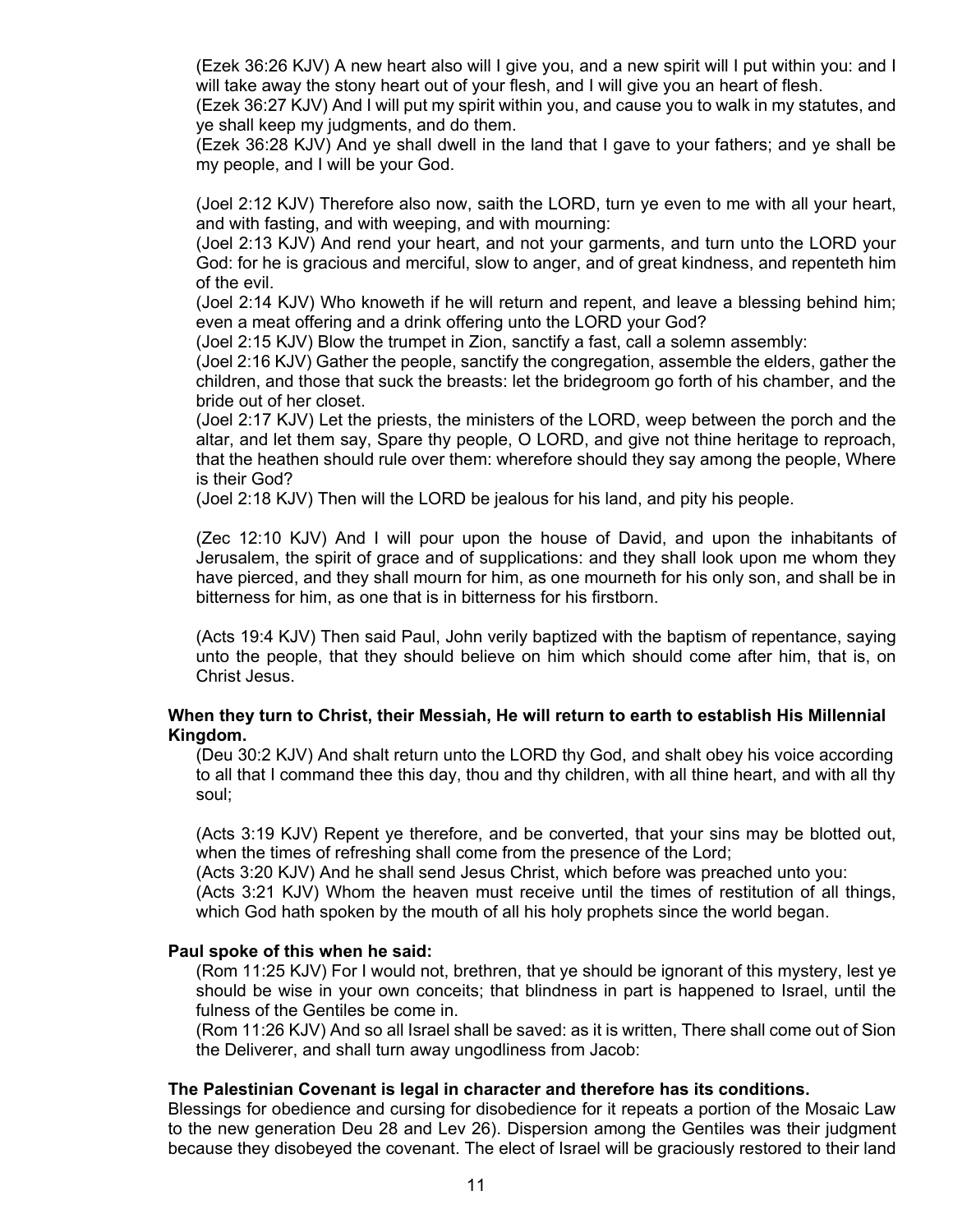and to God's blessing when they return to the Lord and receive Jesus as their Savior. God will not forget His promise by grace that He made to Abraham regarding the land.

(Gen 15:18 KJV) In the same day the LORD made a covenant with Abram, saying, Unto thy seed have I given this land, from the river of Egypt unto the great river, the river Euphrates: (Gen 17:8 KJV) And I will give unto thee, and to thy seed after thee, the land wherein thou art a stranger, all the land of Canaan, for an everlasting possession; and I will be their God. (Lev 26:42 KJV) Then will I remember my covenant with Jacob, and also my covenant with Isaac, and also my covenant with Abraham will I remember; and I will remember the land. (Deu 30:20 KJV) That thou mayest love the LORD thy God, and that thou mayest obey his voice, and that thou mayest cleave unto him: for he is thy life, and the length of thy days: that thou mayest dwell in the land which the LORD sware unto thy fathers, to Abraham, to Isaac, and to Jacob, to give them.

#### **Its Duration**

The gracious aspect of the Palestinian Covenant will endure forever.

(Jer 32:37 KJV) Behold, I will gather them out of all countries, whither I have driven them in mine anger, and in my fury, and in great wrath; and I will bring them again unto this place, and I will cause them to dwell safely:

(Jer 32:38 KJV) And they shall be my people, and I will be their God:

(Jer 32:39 KJV) And I will give them one heart, and one way, that they may fear me for ever, for the good of them, and of their children after them:

(Ezek 37:25 KJV) And they shall dwell in the land that I have given unto Jacob my servant, wherein your fathers have dwelt; and they shall dwell therein, even they, and their children, and their children's children for ever: and my servant David shall be their prince for ever.

And, in that day God will make an everlasting covenant, the New Covenant, with Israel which will assure them of a perpetual continuation of these blessings.

(Jer 32:40 KJV) And I will make an everlasting covenant with them, that I will not turn away from them, to do them good; but I will put my fear in their hearts, that they shall not depart from me.

#### **Its Sign or Witness**

The sign of this covenant must be the fact that God did what he said He would do. He blessed them when they obeyed Him in the land, but He kicked them out as a result of their disobedience. But there is a great sign in our day of the Palestinian Covenant and of the greater covenant, the Abrahamic Covenant, and that is, the reestablishment of the nation of Israel in 1948 in their land along with their control of their capitol city of Jerusalem in 1967. But the greatest sign of this covenant is yet to come and that is when they enter their Millennial Kingdom under the Lord Jesus Christ and they will possess the land from the river of Egypt to the river of Euphrates, from Kadeshbarnea on the south to Hamath on the north as promised to their fathers.

#### **Its Importance:**

The importance of the Palestinian Covenant is the demonstration of God fulfilling His promise to the nation of Israel. The promise in the Abrahamic Covenant with regard to the land was given to the new generation that would possess the land in spite of the unbelief of the preceding generation which fell in the wilderness. It is also true of the terminal generation which is in unbelief but there will be a generation that will accept their Messiah and will possess the full inheritance of the land.

### **7. Davidic Covenant and Law Dispensation:**

#### **Introduction**

As the Palestinian Covenant was a "Land Covenant," the Davidic Covenant is a "Kingdom Covenant" with a king. It is called the Davidic Covenant for it was with David, the shepherd boy, that the covenant was first established even though Saul was the first king. This covenant was also given during the Dispensation of the Law. It requires Israel to be in her land for them to meet its prophetic fulfillment of an everlasting kingdom.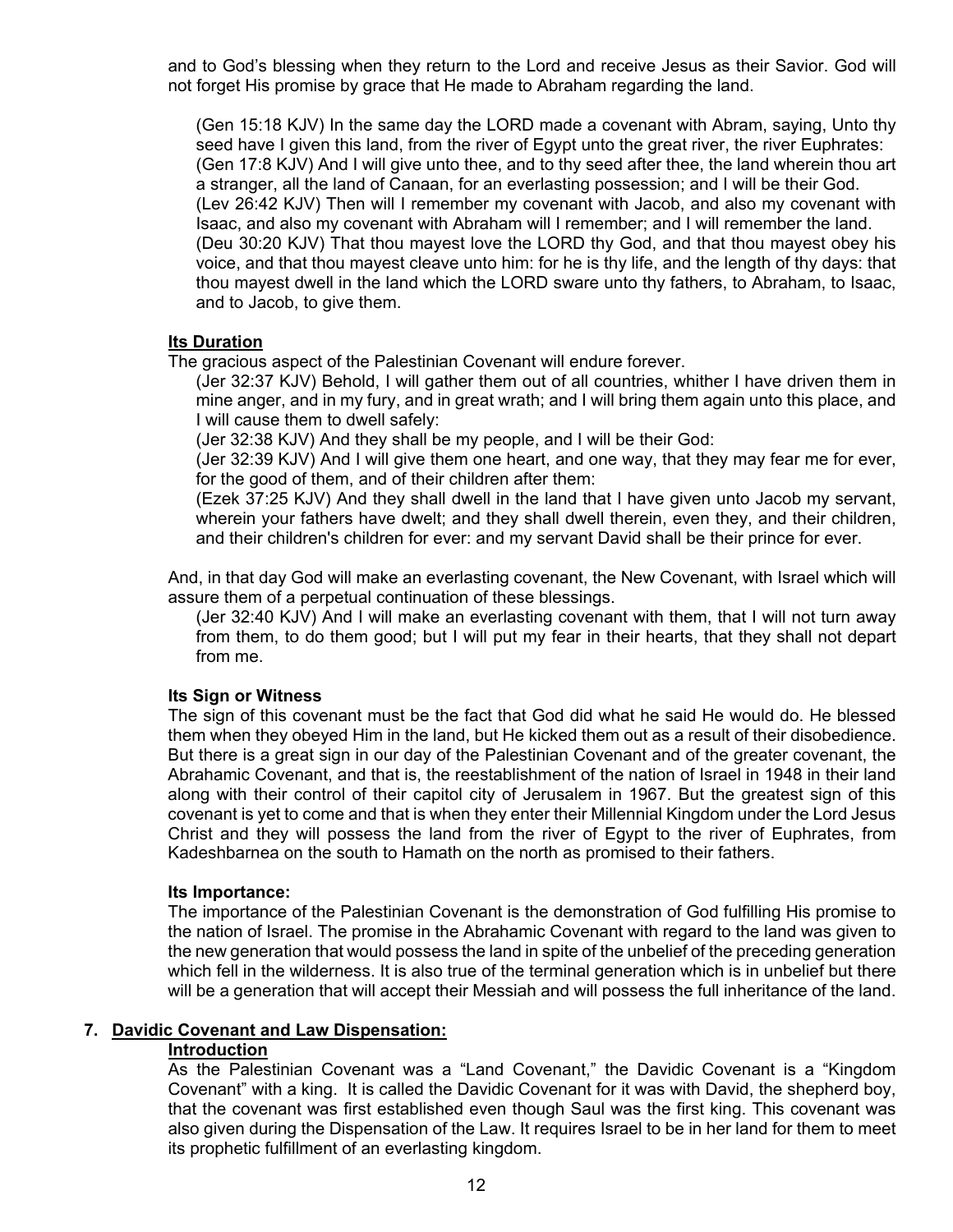### **Its Recipients**

This covenant was made with David and his posterity through Solomon.

2 Samuel 7:8 (KJV) Now therefore so shalt thou say unto my servant David, Thus saith the LORD of hosts, I took thee from the sheepcote, from following the sheep, to be ruler over my people, over Israel:

2 Samuel 7:9 (KJV) And I was with thee whithersoever thou wentest, and have cut off all thine enemies out of thy sight, and have made thee a great name, like unto the name of the great *men* that *are* in the earth.

2 Samuel 7:10 (KJV) Moreover I will appoint a place for my people Israel, and will plant them, that they may dwell in a place of their own, and move no more; neither shall the children of wickedness afflict them any more, as beforetime,

2 Samuel 7:11 (KJV) And as since the time that I commanded judges *to be* over my people Israel, and have caused thee to rest from all thine enemies. Also the LORD telleth thee that he will make thee an house.

2 Samuel 7:12 (KJV) And when thy days be fulfilled, and thou shalt sleep with thy fathers, I will set up thy seed after thee, which shall proceed out of thy bowels, and I will establish his kingdom.

2 Samuel 7:13 (KJV) He shall build an house for my name, and I will stablish the throne of his kingdom for ever.

2 Samuel 7:14 (KJV) I will be his father, and he shall be my son. If he commit iniquity, I will chasten him with the rod of men, and with the stripes of the children of men:

2 Samuel 7:15 (KJV) But my mercy shall not depart away from him, as I took *it* from Saul, whom I put away before thee.

2 Samuel 7:16 (KJV) And thine house and thy kingdom shall be established for ever before thee: thy throne shall be established for ever.

1 Chronicles 28:5 (KJV) And of all my sons, (for the LORD hath given me many sons,) he hath chosen Solomon my son to sit upon the throne of the kingdom of the LORD over Israel. 1 Chronicles 28:6 (KJV) And he said unto me, Solomon thy son, he shall build my house and my courts: for I have chosen him *to be* my son, and I will be his father.

1 Chronicles 28:7 (KJV) Moreover I will establish his kingdom for ever, if he be constant to do my commandments and my judgments, as at this day.

### **Its Promises**

The Promises of this covenant are called **"the sure mercies of David."**

Isaiah 55:3 (KJV) Incline your ear, and come unto me: hear, and your soul shall live; and I will make an everlasting covenant with you, *even* the sure mercies of David.

Acts 13:34 (KJV) And as concerning that he raised him up from the dead, *now* no more to return to corruption, he said on this wise, **I will give you the sure mercies of David.**

### **The Promises of this covenant are given to the following:**

- 1. **To David.** God promised a perpetual house (dynasty), kingdom, and throne.
- 2. **To David's seed (Solomon and his lineage).** He promised mercy and the establishment of his kingdom forever.
- 3. **To Israel.** He promised a permanent place of habitation as well as deliverance from their enemies.

### **Its Obligations**

While there were no obligations for the fulfillment of the covenant promises, obedience was required of any king to remain on David's throne and to enjoy God's blessing. God promised never to reject the dynasty of Solomon, but He did threaten to remove them who disobeyed His commands.

**(a) Its Character:**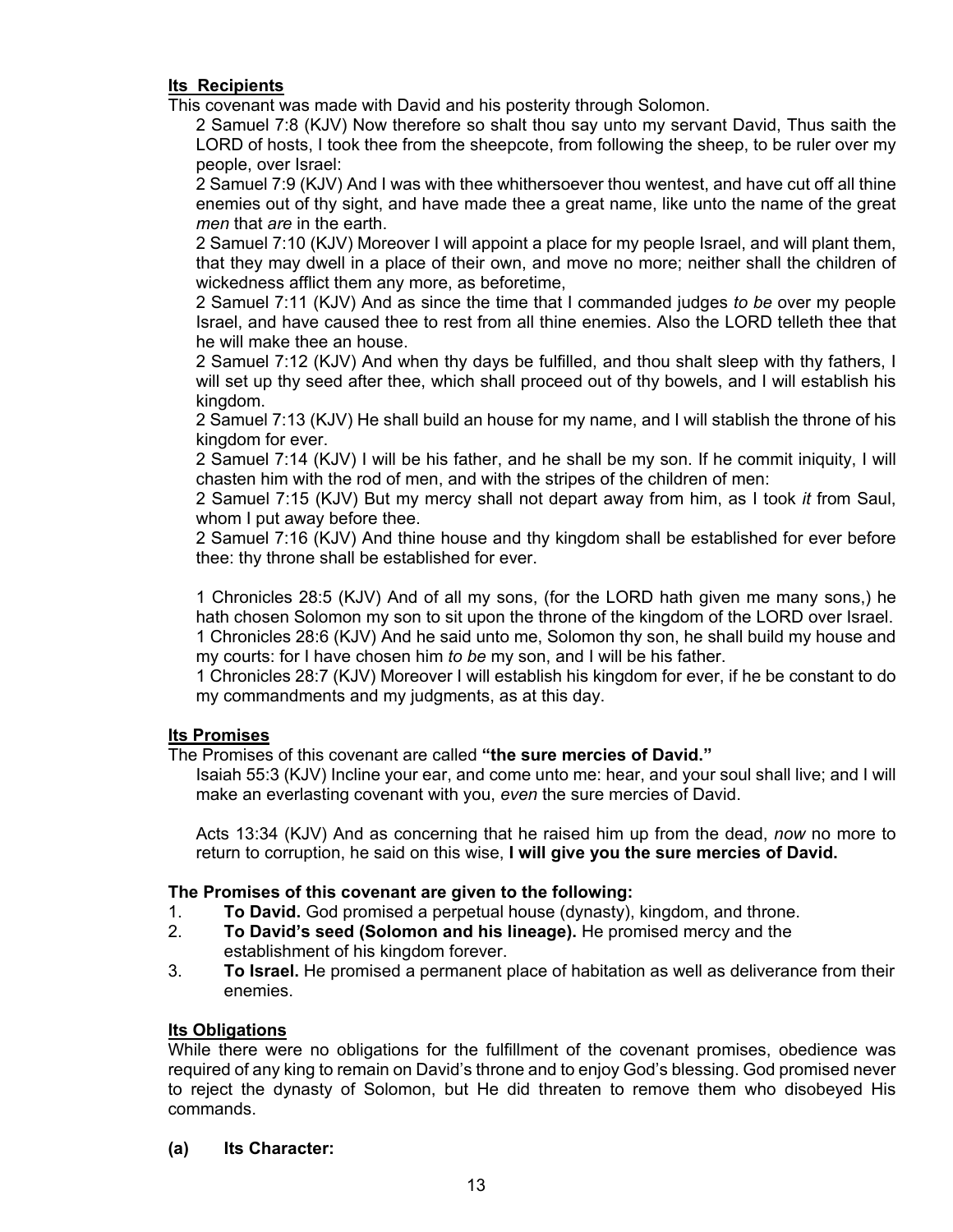- **(b) Its Duration:**
- **(c) Its Sign or Witness:**
- **(d) Its Importance:**

### **The Seventh Covenant and the Genealogies of Jesus**

The Davidic Covenant is a **"Kingdom Covenant"** providing a King and a Kingdom. The genealogies show that the Eternal King and Eternal Kingdom for Israel not only comes from David but will be fulfilled by the Lord Jesus Christ.

### **The Messiah was Promised of the Royal Line of David**

The Messiah was promised through the prophets, centuries before. It was promised that He would be of the lineage of David.

2 Samuel 7:12 (KJV) And when thy days be fulfilled, and thou shalt sleep with thy fathers, I will set up thy seed after thee, which shall proceed out of thy bowels, and I will establish his kingdom.

2 Samuel 7:13 (KJV) He shall build an house for my name, and I will stablish the throne of his kingdom for ever.

Isaiah 9:7 (KJV) Of the increase of *his* government and peace *there shall be* no end, upon the throne of David, and upon his kingdom, to order it, and to establish it with judgment and with justice from henceforth even for ever. The zeal of the LORD of hosts will perform this.

The first and immediate test of anyone claiming to be Israel's Messiah was to check the public genealogical tables. Both Matthew and Luke include genealogy of Jesus to prove beyond any doubt that he had the genetic background required of the Messiah, that is, He would come from the royal line of David. The genealogies of both Joseph and Mary show that they were both house and lineage of David.

#### **Matthew's Genealogy**

Matthew begins right at the start to establish the divine and royal pedigree as well as the Seed line. Matthew 1:1 (KJV) The book of the generation of Jesus Christ, the son of David, the son of Abraham. Matthew makes the tie to the two most important covenants in the Scriptures for Israel.

### **The Davidic Covenant given to King David as the King and the Abrahamic Covenant given to Abraham as to His Seed.**

2 Samuel 7:16 (KJV) And thine house and thy kingdom shall be established for ever before thee: thy throne shall be established for ever.

Galations 3:16 (KJV) Now to Abraham and his seed were the promises made. He saith not, And to seeds, as of many; but as of one, And to thy seed, which is Christ.

Matthew proves the **"Kingly"** right of Jesus to the throne by following the male line of Joseph, that is, through his legal father, a descendant of Solomon.

Matthew 1:1 (KJV) The book of the generation of Jesus Christ, the son of David, the son of Abraham.

Matthew 1:2 (KJV) Abraham begat Isaac; and Isaac begat Jacob; and Jacob begat Judas and his brethren;

Matthew 1:3 (KJV) And Judas begat Phares and Zara of Thamar; and Phares begat Esrom; and Esrom begat Aram;

Matthew 1:4 (KJV) And Aram begat Aminadab; and Aminadab begat Naasson; and Naasson begat Salmon;

Matthew 1:5 (KJV) And Salmon begat Booz of Rachab; and Booz begat Obed of Ruth; and Obed begat Jesse;

(Mat 1:6 KJV) And Jesse begat David the king; and David the king begat Solomon of her that had been the wife of Urias;

(Mat 1:7 KJV) And Solomon begat Roboam; and Roboam begat Abia; and Abia begat Asa;

(Mat 1:8 KJV) And Asa begat Josaphat; and Josaphat begat Joram; and Joram begat Ozias;

(Mat 1:9 KJV) And Ozias begat Joatham; and Joatham begat Achaz; and Achaz begat Ezekias;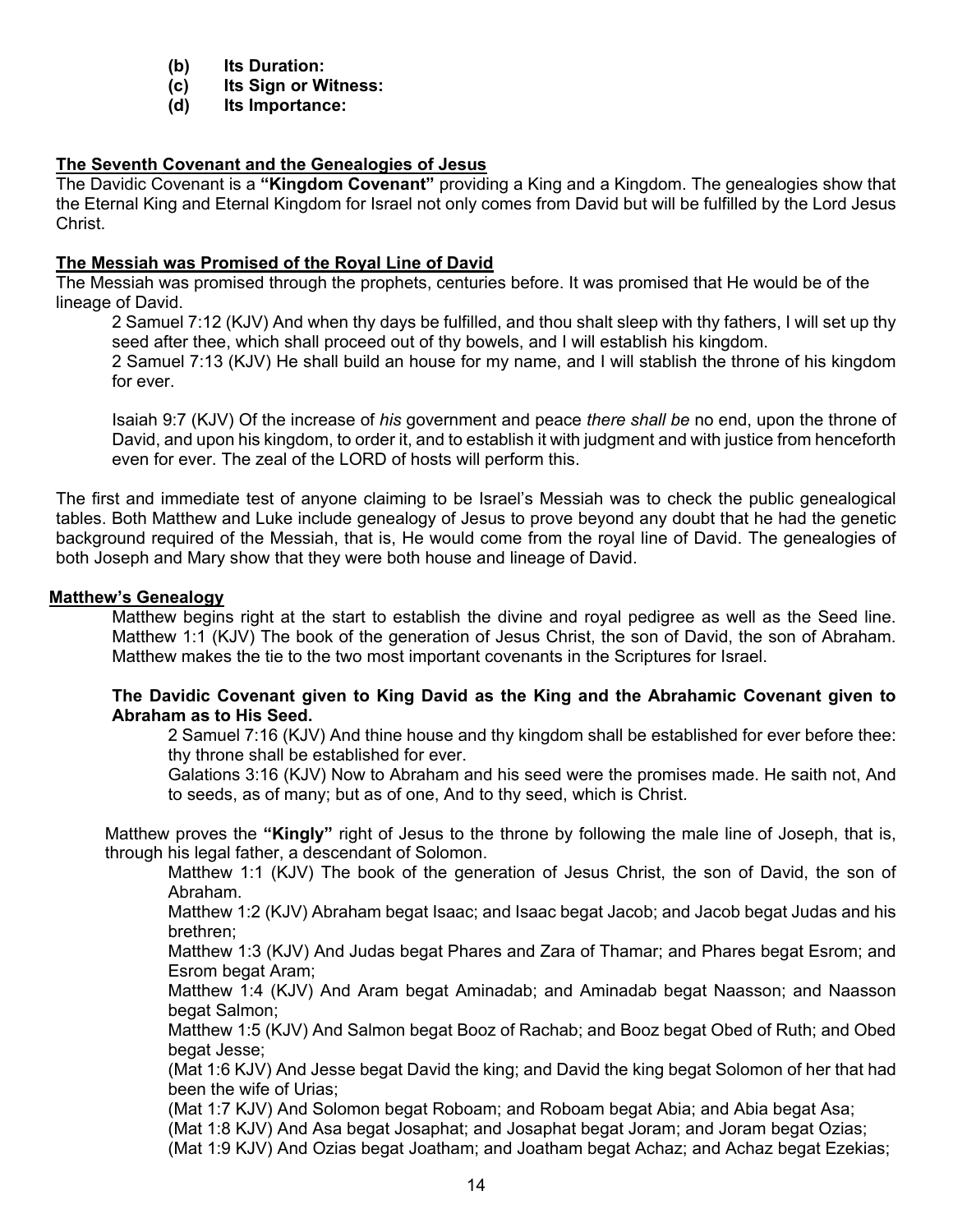(Mat 1:10 KJV) And Ezekias begat Manasses; and Manasses begat Amon; and Amon begat **Josias;**

(Mat 1:11 KJV) And Josias begat Jechonias and his brethren, about the time they were carried away to Babylon:

### **Josias was the last reigning king in this genealogy.**

2 Chronicles 35:24 –Josiah died from a battle wound.

2 Chronicles 36:1 – Jehoahaz, son of Josiah, 21 years old, reigned 3 months.

2 Chronicles 36:4 – King of Egypt replaced Jehoahaz with his brother, Eliakim and changed his name to Jehoiakim.

2 Chronicles 36:5-10 – Jehoakim taken to Babylon. Jehoiachin, Nebuchadnezzar set up Zedekiah, Jehoiachen's brother to reign.

Zedekiah was also taken to Babylon.

### **All the sons of Josiah did evil in the sight of the Lord.**

(Mat 1:12 KJV) And after they were brought to Babylon, Jechonias begat Salathiel; and Salathiel begat Zorobabel;

(Mat 1:13 KJV) And Zorobabel begat Abiud; and Abiud begat Eliakim; and Eliakim begat Azor; (Mat 1:14 KJV) And Azor begat Sadoc; and Sadoc begat Achim; and Achim begat Eliud;

(Mat 1:15 KJV) And Eliud begat Eleazar; and Eleazar begat Matthan; and Matthan begat Jacob;

(Mat 1:16 KJV) And Jacob begat Joseph the husband of Mary, of whom was born Jesus, who is called Christ.

#### **The Davidic Covenant establishes the legality of Jesus' future rule over the earth from David's throne.**

Luke 1:32 (KJV) He shall be great, and shall be called the Son of the Highest: and the Lord God shall give unto him the throne of his father David:

Luke 1:33 (KJV) And he shall reign over the house of Jacob for ever; and of his kingdom there shall be no end.

Isaiah 11:1 (KJV) And there shall come forth a rod out of the stem of Jesse, and a Branch shall grow out of his roots:

Isaiah 11:2 (KJV) And the spirit of the LORD shall rest upon him, the spirit of wisdom and understanding, the spirit of counsel and might, the spirit of knowledge and of the fear of the LORD; Isaiah 11:3 (KJV) And shall make him of quick understanding in the fear of the LORD: and he shall not judge after the sight of his eyes, neither reprove after the hearing of his ears:

Isaiah 11:4 (KJV) But with righteousness shall he judge the poor, and reprove with equity for the meek of the earth: and he shall smite the earth with the rod of his mouth, and with the breath of his lips shall he slay the wicked.

Isaiah 11:5 (KJV) And righteousness shall be the girdle of his loins, and faithfulness the girdle of his reins.

The Lord Jesus received the title to the throne from Joseph, His legal father, and was also a descendant of David through Mary, His real mother. Being the last to receive the title, Jesus will possess it forever, seeing that "He liveth forever" and has no natural posterity to whom it would pass.

#### **Divine Authenticity**

The genealogy of Christ according to Matthew descends from Abraham through three series of fourteen members each; the first fourteen belong to the patriarchal order, the second to the royal and the third to that of private citizens. Matthew 1:17, shows that this arrangement was intended; for the writer expressly states:

**Matthew 1:17 (KJV)** So all the generations from Abraham to David *are* **fourteen generations;** and from David until the carrying away into Babylon *are* **fourteen generations**; and from the carrying away into Babylon unto Christ *are* **fourteen generations**.

We have in the numerology of 14 and 3 the hand of divine authorship. The number 14, which is 2 times 7, and repeated 3 times proclaims that God is very much involved here. The number 2, the number of witness is combined with 7, the number of perfection. This is shown 3 times, which is the number of the Trinity and the resurrection.

### **This is the "seed-line" from Abraham to Christ.**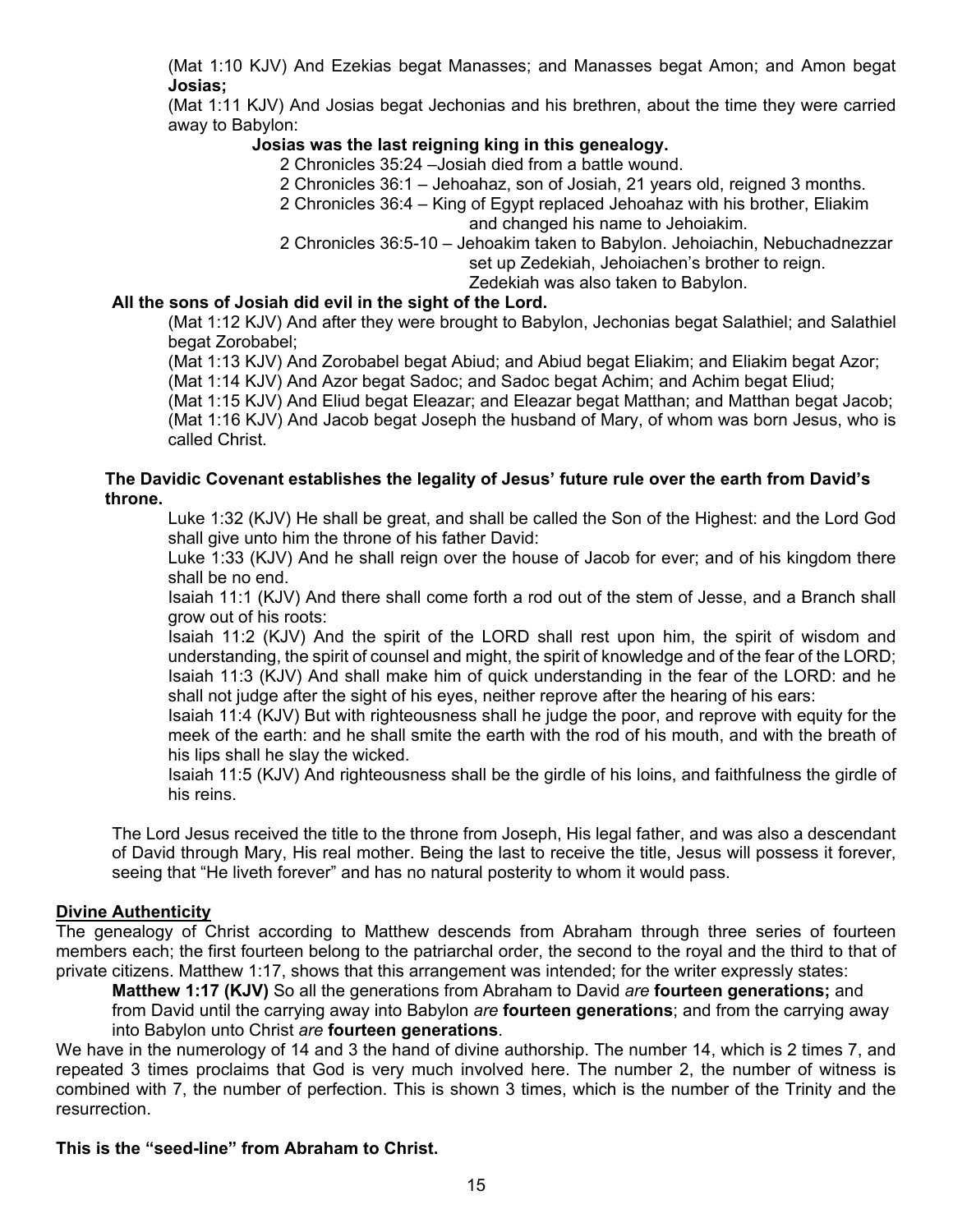| <b>First Series</b> | <b>Second Series</b> | <b>Third Series</b> |
|---------------------|----------------------|---------------------|
| 1.Abraham           | 1.Solomon            | 1.Jechonias         |
| 2. Isaac            | 2.Roboam             | 2.Salathiel         |
| 3. Jacob            | 3.Abia               | 3. Zorobabel        |
| 4.Judas             | 4.Asa                | 4.Abiud             |
| 5. Phares           | 5.Josaphat           | 5.Eliacim           |
| 6.Esron             | 6.Joram              | 6.Azor              |
| 7.Aram              | 7.Ozias              | 7.Sadoe             |
| 8.Aminadab          | 8.Joatham            | 8.Sadoe             |
| 9.Naasson           | 9.Achaz              | 9.Eliud             |
| 10.Salmon           | 10. Ezechias         | 10.Eleazar          |
| 11.Booz             | 11.Manasses          | 11.Mathan           |
| 12.Obed             | 12.Amon              | 12.Jacob            |
| 13.Jesse            | 13.Josias            | 13.Joseph           |
| 14.David            | 14.Jechonias         | 14.Jesus            |

### **Luke's Genealogy**

Luke proves the fleshly right to the throne by following the male line through the father of Mary. The genealogy in Luke 3:23-28 ascends from Joseph to Adam or rather to God; this is the first striking difference between the two genealogies.

Luke 3:23 (KJV) And Jesus himself began to be about thirty years of age, being (as was supposed) the son of Joseph, which was *the son* of Heli,

Luke 3:24 (KJV) Which was *the son* of Matthat, which was *the son* of Levi, which was *the son* of Melchi, which was *the son* of Janna, which was *the son* of Joseph,

Luke 3:25 (KJV) Which was *the son* of Mattathias, which was *the son* of Amos, which was *the son* of Naum, which was *the son* of Esli, which was *the son* of Nagge,

Luke 3:26 (KJV) Which was *the son* of Maath, which was *the son* of Mattathias, which was *the son* of Semei, which was *the son* of Joseph, which was *the son* of Juda,

Luke 3:27 (KJV) Which was *the son* of Joanna, which was *the son* of Rhesa, which was *the son* of Zorobabel, which was *the son* of Salathiel, which was *the son* of Neri,

Luke 3:28 (KJV) Which was *the son* of Melchi, which was *the son* of Addi, which was *the son* of Cosam, which was *the son* of Elmodam, which was *the son* of Er,

Luke 3:29 (KJV) Which was *the son* of Jose, which was *the son* of Eliezer, which was *the son* of Jorim, which was *the son* of Matthat, which was *the son* of Levi,

Luke 3:30 (KJV) Which was *the son* of Simeon, which was *the son* of Juda, which was *the son* of Joseph, which was *the son* of Jonan, which was *the son* of Eliakim,

Luke 3:31 (KJV) Which was *the son* of Melea, which was *the son* of Menan, which was *the son* of Mattatha, which was *the son* of Nathan, which was *the son* of David,

Luke 3:32 (KJV) Which was *the son* of Jesse, which was *the son* of Obed, which was *the son* of Booz, which was *the son* of Salmon, which was *the son* of Naasson,

Luke 3:33 (KJV) Which was *the son* of Aminadab, which was *the son* of Aram, which was *the son* of Esrom, which was *the son* of Phares, which was *the son* of Juda,

Luke 3:34 (KJV) Which was *the son* of Jacob, which was *the son* of Isaac, which was *the son* of Abraham, which was *the son* of Thara, which was *the son* of Nachor,

Luke 3:35 (KJV) Which was *the son* of Saruch, which was *the son* of Ragau, which was *the son* of Phalec, which was *the son* of Heber, which was *the son* of Sala,

Luke 3:36 (KJV) Which was *the son* of Cainan, which was *the son* of Arphaxad, which was *the son* of Sem, which was *the son* of Noe, which was *the son* of Lamech,

Luke 3:37 (KJV) Which was *the son* of Mathusala, which was *the son* of Enoch, which was *the son* of Jared, which was *the son* of Maleleel, which was *the son* of Cainan,

Luke 3:38 (KJV) Which was *the son* of Enos, which was *the son* of Seth, which was *the son* of Adam, which was *the son* of God.

#### **"As was supposed"**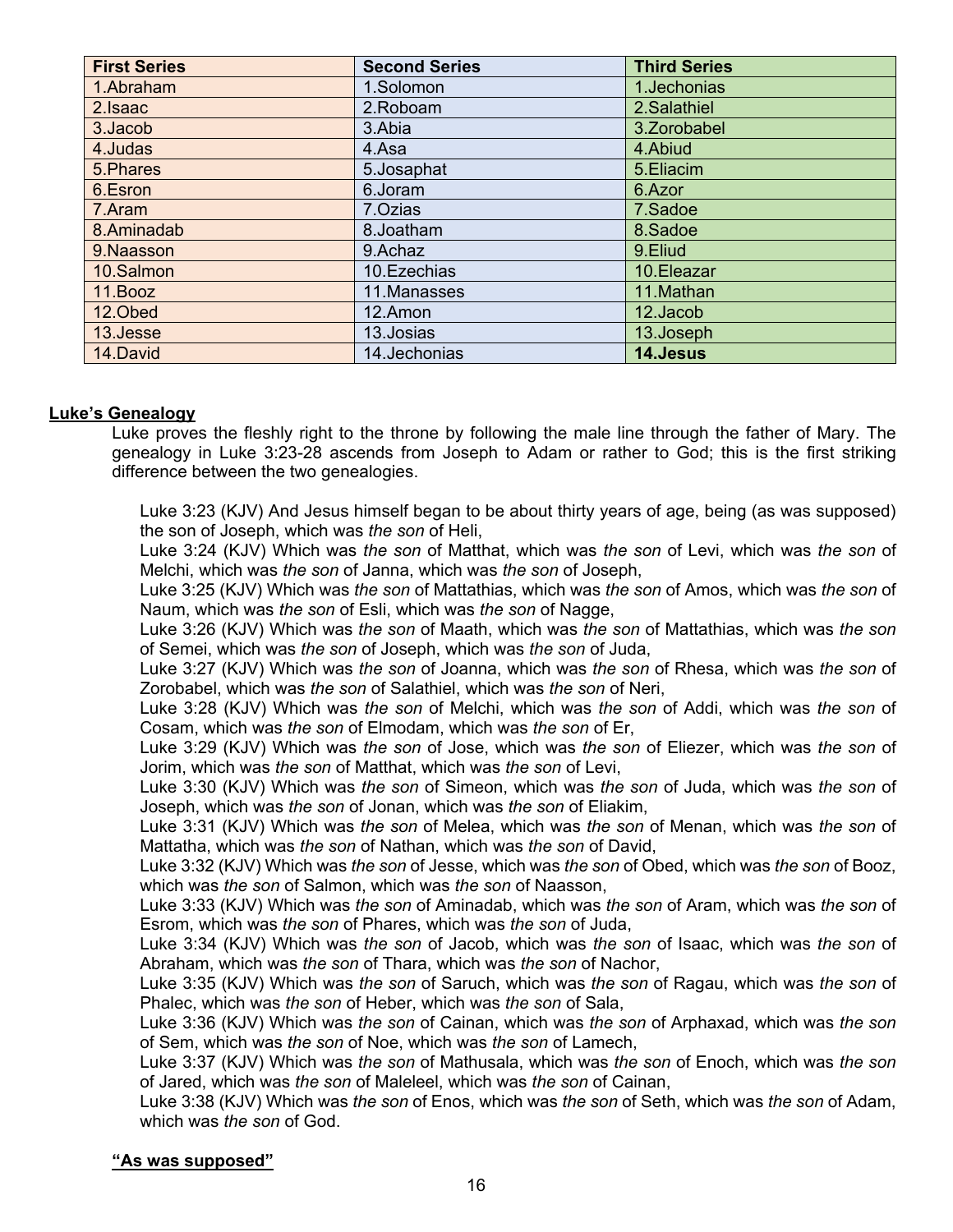**Luke 3:23 (KJV)** And Jesus himself began to be about thirty years of age, being (**as was supposed**) the son of Joseph, which was *the son* of Heli,

**"As was supposed**" is shown in parenthesis which eliminates Joseph from the genealogy and makes Jesus, the son of the virgin Mary, the daughter of Heli, therefore Jesus grandfather according to the flesh. Jewish tradition was not to show the female names, only the male in genealogies.

| <b>First Series</b>      | Second          | <b>Third Series</b>                | <b>Fourth Series</b> |
|--------------------------|-----------------|------------------------------------|----------------------|
| 1. Jesus                 | Series          | 43. David                          | 57. Thare            |
| 2. Joseph                | 22. Salathiel   | 44. Jesse                          | 58. Nachor           |
| 3. Heli                  | <b>23. Neri</b> | 45. Obed                           | 59. Sarug            |
| 4. Mathat                | 24. Melchi      | 46. Booz                           | 60. Ragau            |
| 5. Levi                  | 25. Addi        | 47. Salmon                         | 61. Phaleg           |
| 6. Melchi                | 26. Cosan       | 48. Naasson                        | 62. Heber            |
| 7. Janne                 |                 | 27. Helmadan 49. Aminadab 63. Sale |                      |
| 8. Joseph                | 28. Her         | <b>50. Aram</b>                    | 64. Cainan           |
| 9. Mathathias 29. Jesus  |                 | 51. Esron                          | 65. Arphaxad         |
| <b>10. Amos</b>          | 30. Eliezer     | 52. Phares                         | <b>66. Sem</b>       |
| 11. Nahum                | 31. Jorim       | 53. Judas                          | <b>67. Noe</b>       |
| 12. Hesli                | 32. Mathat      | 54. Jacob                          | 68. Lamech           |
| 13. Nagge                | 33. Levi        | 55. Isaac                          | 69. Mathusale        |
| 14. Mahath               | 34. Simeon      | 56. Abraham                        | 70. Henoch           |
| 15. Mathathias 35. Judas |                 |                                    | 71. Jared            |
| 16. Semei                | 36. Joseph      |                                    | 72. Malaleel         |
| 17. Joseph               | 37. Jona        |                                    | 73. Cainan           |
| 18. Juda                 | 38. Eliakim     |                                    | 74. Henos            |
| 19. Joanna               | 39. Melea       |                                    | <b>75. Seth</b>      |
| 20. Reza                 | 40. Menna       |                                    | <b>76. Adam</b>      |
| 21. Zorobabel            | 41. Mathatha    |                                    | 77. God              |
|                          | 42. Nathan      |                                    |                      |

#### **Body of Sin**

Luke's genealogy is emphasizing **"the son of"** or according to the flesh. The "body of sin" is the flesh. The sin stain is carried by the blood.

(Lev 17:11 KJV) For the life of the flesh is in the blood: and I have given it to you upon the altar to make an atonement for your souls: for it is the blood that maketh an atonement for the soul.

#### **Paul pinpoints our "flesh" as the culprit.**

(Rom 7:18 KJV) For **I know that in me (that is, in my flesh,) dwelleth no good thing:** for to will is present with me; but how to perform that which is good I find not.

#### **That is why God was manifested in the flesh so that He could put away the "body of sin," that is, our flesh.**

(John 1:11 KJV) He came unto his own, and his own received him not.

(John 1:12 KJV) But as many as received him, to them gave he power to become the sons of God, even to them that believe on his name:

(John 1:13 KJV) Which were born, not of blood, nor of the will of the flesh, nor of the will of man, but of God.

(John 1:14 KJV) And **the Word was made flesh**, and dwelt among us, (and we beheld his glory, the glory as of the only begotten of the Father,) full of grace and truth.

#### **Christ provided the sinless body to be the perfect sacrifice.**

(Heb 10:1 KJV) For the law having a shadow of good things to come, and not the very image of the things, can never with those sacrifices which they offered year by year continually make the comers thereunto perfect.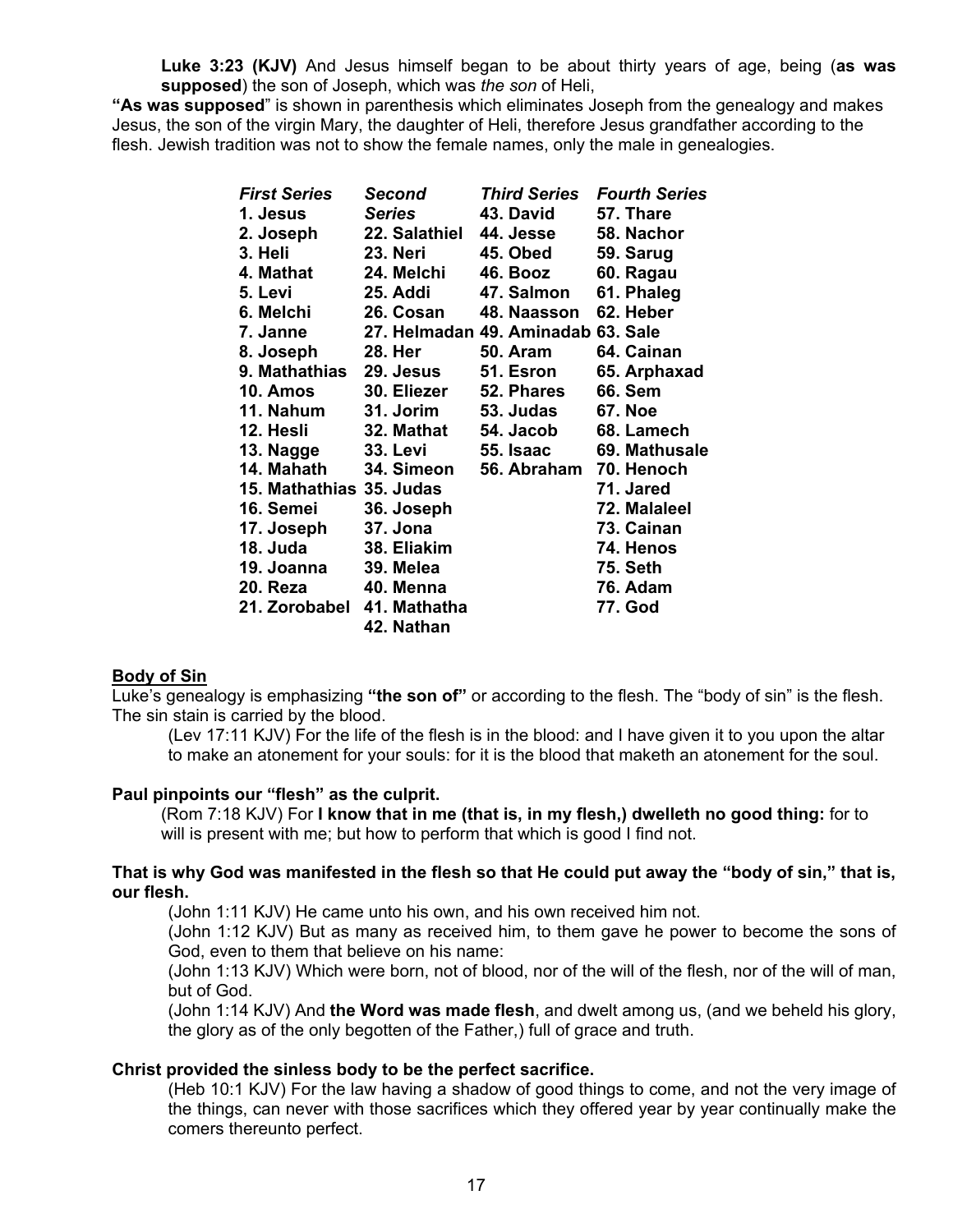(Heb 10:2 KJV) For then would they not have ceased to be offered? because that the worshippers once purged should have had no more conscience of sins.

(Heb 10:3 KJV) But in those sacrifices there is a remembrance again made of sins every year.

(Heb 10:4 KJV) For it is not possible that the blood of bulls and of goats should take away sins. (Heb 10:5 KJV) Wherefore when he cometh into the world, he saith, Sacrifice and offering thou wouldest not, but **a body hast thou prepared me:**

(Heb 10:6 KJV) In burnt offerings and sacrifices for sin thou hast had no pleasure.

(Heb 10:7 KJV) Then said I, Lo, I come (in the volume of the book it is written of me,) to do thy will O God.

(Heb 10:8 KJV) Above when he said, Sacrifice and offering and burnt offerings and offering for sin thou wouldest not, neither hadst pleasure therein; which are offered by the law;

(Heb 10:9 KJV) Then said he, Lo, I come to do thy will, O God. He taketh away the first, that he may establish the second.

(Heb 10:10 KJV) By the which will **we are sanctified through the offering of the body of Jesus Christ once for all.**

**Through the doctrine of identification, we too died with Christ so that the body of sin might be destroyed.**

(Rom 6:6 KJV) Knowing this, that **our old man is crucified with him, that the body of sin might be destroyed**, that henceforth we should not serve sin.

By being the "God-man" Christ was able to be not only the perfect sacrifice, but He also was a "quickening spirit." By His resurrection, the scripture calls Him the "Last Adam" and thus He became the "firstborn" of the New Creation race.

(1 Cor 15:42 KJV) So also is the resurrection of the dead. It is sown in corruption; it is raised in incorruption:

(1 Cor 15:43 KJV) It is sown in dishonour; it is raised in glory: it is sown in weakness; it is raised in power:

(1 Cor 15:44 KJV) It is sown a natural body; it is raised a spiritual body. There is a natural body, and there is a spiritual body.

(1 Cor 15:45 KJV) And so it is written, The first man Adam was made a living soul; **the last Adam was made a quickening spirit.**

(1 Cor 15:46 KJV) Howbeit that was not first which is spiritual, but that which is natural; and afterward that which is spiritual.

(1 Cor 15:47 KJV) The first man is of the earth, earthy: **the second man is the Lord from heaven.** (1 Cor 15:48 KJV) As is the earthy, such are they also that are earthy: and as is the heavenly, such are they also that are heavenly.

(1 Cor 15:49 KJV) And as we have borne the image of the earthy, **we shall also bear the image of the heavenly.**

### **The "Firstborn" among many brethren**

(Rom 8:29 KJV) For whom he did foreknow, he also did predestinate to be conformed to the image of his Son, that **he might be the firstborn among many brethren.**

### **The Necessity of the Virgin Birth**

(Isa 7:14 KJV) Therefore the Lord himself shall give you a sign; Behold, **a virgin shall conceive,** and bear a son, and shall call **his name Immanuel**.

(Mat 1:23 KJV) Behold, **a virgin shall be with child**, and shall bring forth a son, and they shall call **his name Emmanuel, which being interpreted is, God with us.**

### **Jesus had to be born of a virgin so that the sin stain was absent from His body. Only as such could he become the perfect sacrifice for you and me.**

(Rom 5:6 KJV) For when we were yet without strength, **in due time Christ died for the ungodly.**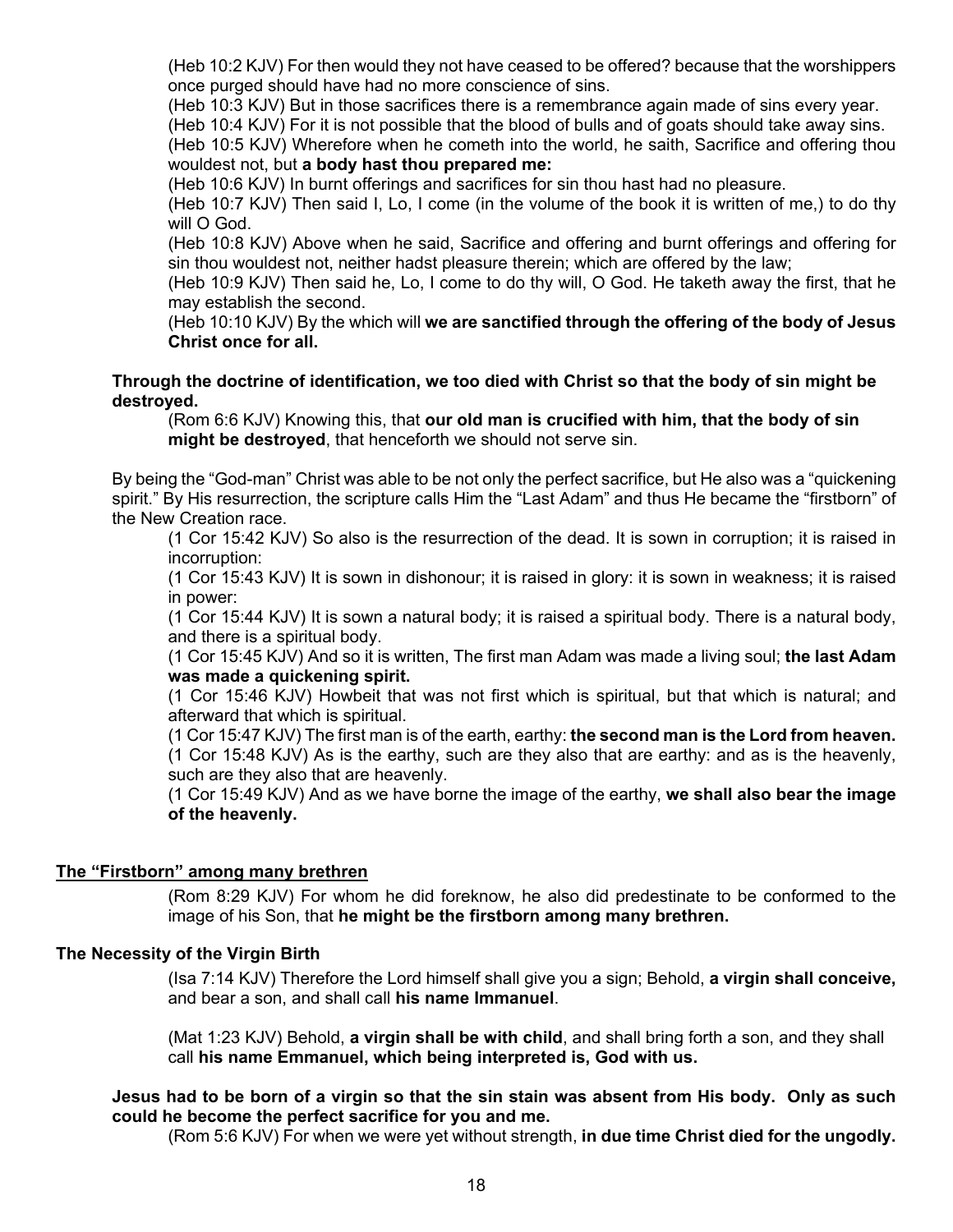(Rom 5:7 KJV) For scarcely for a righteous man will one die: yet peradventure for a good man some would even dare to die.

(Rom 5:8 KJV) But God commendeth his love toward us, in that, **while we were yet sinners, Christ died for us.**

(Rom 5:9 KJV) **Much more then, being now justified by his blood,** we shall be saved from wrath through him.

(Rom 5:10 KJV) For if, when we were enemies, we were reconciled to God by the death of his Son, much more, being reconciled, **we shall be saved by his life.**

(Rom 5:11 KJV) And not only so, but we also joy in God through our Lord Jesus Christ, by whom we have now received the atonement.

(Rom 5:12 KJV) Wherefore, as **by one man sin entered into the world, and death by sin; and so death passed upon all men, for that all have sinned:**

(Rom 5:13 KJV) (For until the law sin was in the world: but sin is not imputed when there is no law.

(Rom 5:14 KJV) Nevertheless death reigned from Adam to Moses, even over them that had not sinned after the similitude of **Adam**'s transgression, **who is the figure of him that was to come.** (Rom 5:15 KJV) But not as the offence, so also is the free gift. For if through the offence of one many be dead, much more the grace of God, and the gift by grace, which is by one man, Jesus Christ, hath abounded unto many.

(Rom 5:16 KJV) And not as it was by one that sinned, so is the gift: for the judgment was by one to condemnation, but the free gift is of many offences unto justification.

(Rom 5:17 KJV) For if by one man's offence death reigned by one; much more they which receive abundance of grace and of the gift of righteousness shall reign in life by one, Jesus Christ.)

(Rom 5:18 KJV) Therefore as by the offence of one judgment came upon all men to condemnation; even so **by the righteousness of one the free gift came upon all men unto justification of life.**

(Rom 5:19 KJV) **For as by one man's disobedience many were made sinners, so by the obedience of one shall many be made righteous.**

(Rom 5:20 KJV) Moreover the law entered, that the offence might abound. But where sin abounded, grace did much more abound:

(Rom 5:21 KJV) **That as sin hath reigned unto death, even so might grace reign through righteousness unto eternal life by Jesus Christ our Lord.**

### **The Five Women in Jesus Genealogy**

Matthew **list five women** in his genealogy. It is not the will of God "that any should perish." We see the grace of God manifested in His genealogy. If any gentiles believed the Word of God under the Old Covenant, they were considered proselytes to the faith and were accepted under the auspices of Israel. So, the Gentiles could come into the household of faith under the Old Covenant as proselytes. We see the Gentiles brought in the genealogy. There is a spiritual lesson here. Jacob and his family stand for a new creation; but Esau stands for the flesh, or the old creation. But in Christ there is neither Jew nor Greek but a new creation.

(Gal 3:28 KJV) **There is neither Jew nor Greek**, there is neither bond nor free, there is neither male nor female: for **ye are all one in Christ Jesus.**

(Gal 6:15 KJV) For in Christ Jesus neither circumcision availeth any thing, nor uncircumcision, **but a new creature.**

(2 Cor 5:17 KJV) Therefore **if any man be in Christ**, he is a new creature: old things are passed away; behold, **all things are become new.** 

### **Of course, Mary was not an outcast. She had pure pedigree as seen by the genealogy. The other four women were:**

- 1. Tamar, the Canaanite daughter-in-law of Judah.
- 2. Rahab, an inhabitant of Jericho, a prostitute.
- 3. Ruth, the wife of Boaz, a Moabite and former pagan.
- 4. Bathsheba, the former wife of Uriah and the woman David committed adultery with.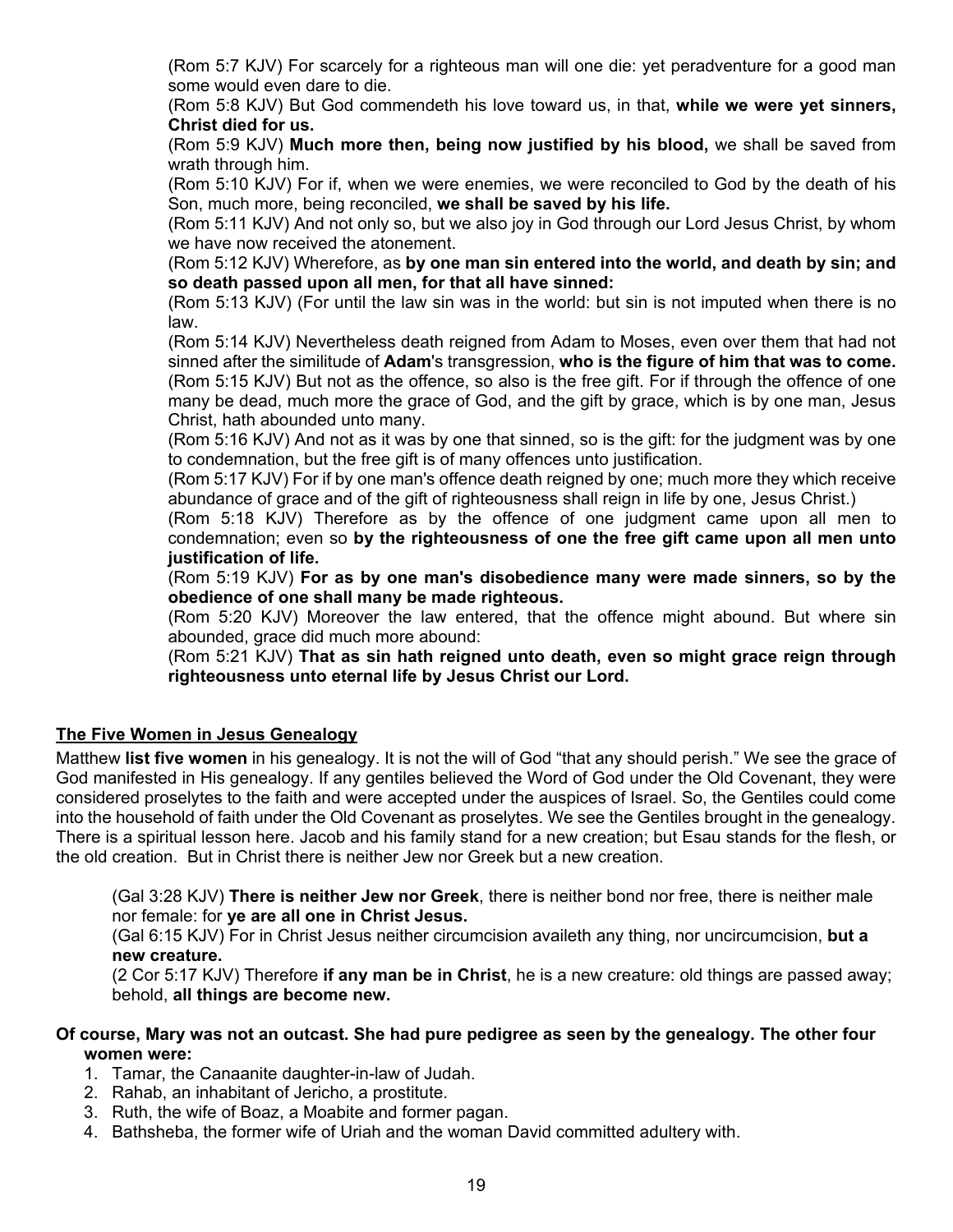### **8. The New Covenant and Church/Grace Dispensation: (A Better Plan- See notes below.)**

The New Covenant (Heb 8:8, note) rests upon the sacrifice of Christ and secures the eternal blessedness, under the Abrahamic Covenant (Gal 3:13-29), of all who believe. It is unconditional and, since no responsibility is by it committed to man, it is final and irreversible.

**The Sixth Dispensation:** Church (Acts 2:1,)

#### **The Seventh Dispensation:**

**(7) Kingdom (Rev 20:4,); also, important note at Gen 11:10, relating to God's dealings with mankind.**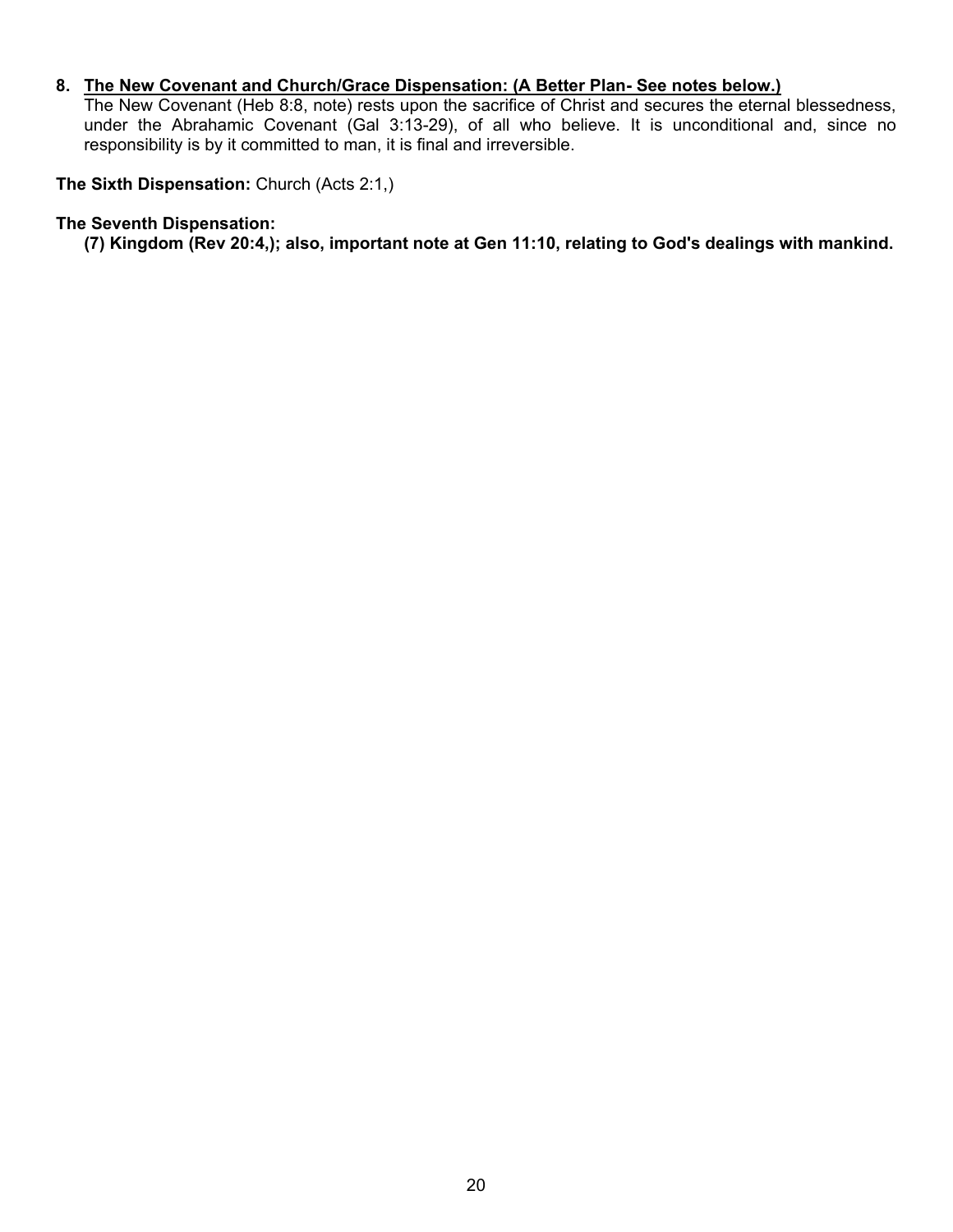# **God's Redemption Plan – A Better Covenant**

#### *[Table of Contents](#page-0-0)*

### <span id="page-20-0"></span>**"Better Things Based on Better Promises Given by a Better Person"**

(Heb 1:1 KJV) God, who at sundry times and in divers manners spake in time past unto the fathers by the prophets,

(Heb 1:2 KJV) Hath in these last days spoken unto us by his Son, whom he hath appointed heir of all things, by whom also he made the worlds;

(Heb 1:3 KJV) Who being the brightness of his glory, and the express image of his person, and upholding all things by the word of his power, when he had by himself purged our sins, sat down on the right hand of the Majesty on high;

(Heb 1:4 KJV) Being **made so much better than the angels**, as he hath by inheritance obtained a more excellent name than they.

(Heb 8:6 KJV) But now hath he obtained a more excellent ministry, by how much also he is the mediator of a **better covenant**, which was established upon **better promises.**

(Heb 8:7 KJV) For **if that first covenant had been faultless, then should no place have been sought for the second.**

#### **The Better Promises of the New Covenant**

The promises of the New Covenant are "better," both for Israel and for the Church, because they are given by grace and not earned by keeping the Law. The Book of Hebrew written by Paul gives us the Contrast between the Old Covenant and the New Covenant.

Bro. Copley lists these "contrasts:"

#### **(***Commentary on Hebrews, page 5, Copley comments highlighted in "blue."***)**

"The word "BETTER" is the keyword to this Epistle. It occurs 13 times, and they express important facts. The book begins with the better Person, and ends with better things - Hebrews 11:40 and 12:24 The uses of this word in this epistle afford a comprehensive view of its contents. Therefore, we tabulate them as follows:"

#### **1. A better Personality,** The Son compared with angels - Chap. 1 (v.4) and 2.

(Heb 1:4 KJV) **Being made so much better than the angels**, as he hath by inheritance obtained a **more excellent name** than they.

**Better, G2909. kreitton, krite'-tohn;** compar. of a der. of G2904; **stronger**, i.e. (fig.) **better, i.e., nobler**: --best, better.

**Vine's: "Better" - from kratos, "strong" (which denotes power in activity and effect) More excellent, G1313. diaphoros, dee-af'-or-os**; from G1308; varying; also **surpassing**: - differing, divers, more excellent.

**Name, G3686. onoma, on'-om-ah;** from a presumed der. of the base of G1097 (comp. G3685); a "name" (lit. or fig.) [**authority, character**]: --called, (+ sur-) name (-d).

#### **Angels were created, not born. They were created to be ministering spirits.**

(Psa 104:4 KJV) **Who maketh his angels spirits**; his ministers a flaming fire:

#### **Christ was NEVER a created angel. In Psalm 2, He is addressed as God's Son.**

(Psa 2:7 KJV) I will declare the decree: the **LORD** hath said unto me, **Thou art my Son; this day have I begotten thee.**

#### **Jesus asked the Pharisees who was He.**

(Mat 22:41 KJV) While the Pharisees were gathered together, Jesus asked them,

(Mat 22:42 KJV) Saying, **What think ye of Christ? whose son is he? They say unto him, The son of David.**

(Mat 22:43 KJV) He saith unto them, **How then doth David in spirit call him Lord, saying,**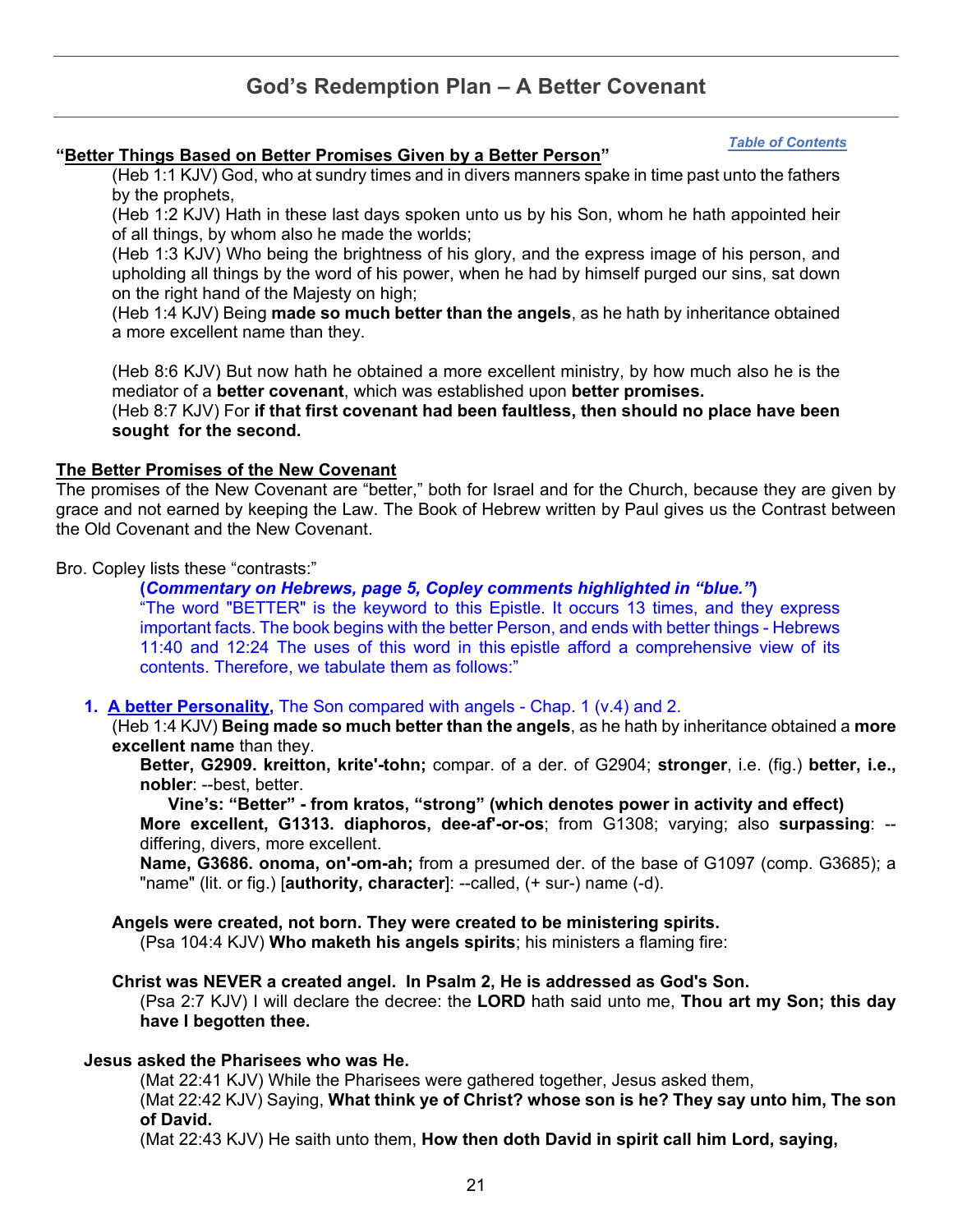### (Mat 22:44 KJV) **The Lord said unto my Lord, Sit thou on my right hand, till I make thine enemies thy footstool?**

(Psa 110:1 KJV) A Psalm of David.

The **LORD (Jehovah)** said unto my **Lord** (**Adon),** Sit thou at my right hand, until I make thine enemies thy footstool.

**Lord, H113. 'adown, aw-done', or (short.) 'adon, aw-done'**; from an unused root (mean to rule); **sovereign, i.e., controller** (human or divine):--lord, master, owner. Comp. also names beginning with "Adoni-".

(Deu 6:4 KJV) Hear, O Israel: The **LORD (Jehovah)** our **God (Elohim)** is one **LORD (Jehovah)**:

(Mat 22:45 KJV) If **David then call him Lord, how is he his son?**

(Mat 22:46 KJV) And no man was able to answer him a word, neither durst any man from that day forth ask him any more questions.

### **Angels were made subject to Him.**

(1 Pet 3:22 KJV) Who is gone into heaven, and is on the right hand of God**; angels** and authorities and powers being **made subject unto him.**

### **John wrote that Jesus was God manifested in the flesh:**

(John 1:1 KJV) In the beginning was the Word, and the Word was with God, and **the Word was God.** (John 1:2 KJV) The same was in the beginning with God.

(John 1:14 KJV) And **the Word was made flesh**, and dwelt among us, (and we beheld his glory, the glory as of the only begotten of the Father,) full of grace and truth.

### **Yes, Jesus was a much better person than the angels for he was God manifested in the flesh.**

**2. Better things,** Attitude of Saints contrasted with the attitude of sinners - Hebrews 6:9.

First, this Epistle was not written for Gentile backslidden believers. It was written to Hebrew Christians, that they might see Jesus Christ as the complete fulfillment of all the Old Testament types, shadows and symbols.

Second , it has no reference to backsliders today, or any day. If it did, then no backslider could ever be restored; for it reads plainly, "It is impossible to renew them unto repentance, who were once enlightened."

Paul is simply telling the unbelieving Hebrews who had tasted "but not believed" and "seen but not perceived" that all the Old Testament provisions had been fulfilled in Christ and they needed to set them aside and believe in Him which represented **"better things,"** that is, it is now "by grace through faith, and not of works."

(Heb 6:1 KJV) Therefore **leaving the principles of the doctrine of Christ, let us go on unto perfection;** not laying again the foundation of repentance from dead works, and of faith toward God, (Heb 6:2 KJV) Of the doctrine of baptisms, and of laying on of hands, and of resurrection of the dead, and of eternal judgment.

(Heb 6:3 KJV) And this will we do, if God permit.

"In Gal. 3, we read that "the law (the Ten Commandments and the Mosaic ritual) was our schoolmaster until Christ, that we might be justified by faith; but after that faith has come (in the Person of Christ), we are no longer under a schoolmaster; "for ye are all the children of God thru faith in Jesus Christ." The old school under law is out since Christ came. It closed by the coming in of the new school under grace by faith." - - -

"But when the Hebrew nation went on offering up material sacrifices, they were manifestly requiring a foundation again to be laid. Thus they were saying that the Messiah had not come and was not offered up for their sins. After Christ came, all those Old Testament ceremonies were considered "dead works," from which they had not yet fully repented, or turned away. The death and resurrection of Christ was a sufficient basis for such repentance."  $-$  A. S. **Copley** 

(Heb 6:4 KJV) For it is impossible for those who were once enlightened, and have tasted of the heavenly gift, and were made partakers of the Holy Ghost,

(Heb 6:5 KJV) And have tasted the good word of God, and the powers of the world to come,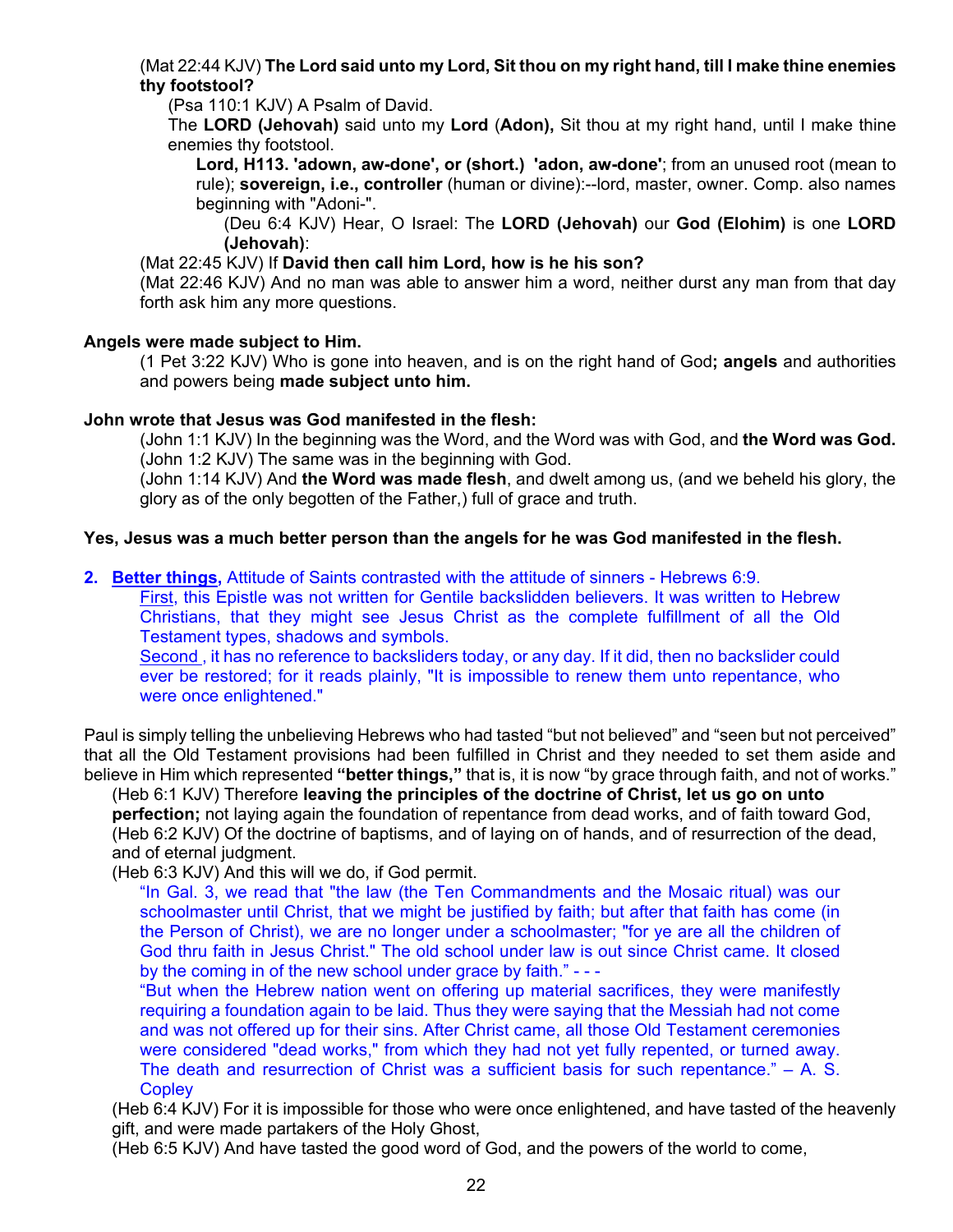(Heb 6:6 KJV) **If they shall fall away, to renew them again unto repentance; seeing they crucify to themselves the Son of God afresh, and put him to an open shame.**

(Heb 6:7 KJV) For the earth which drinketh in the rain that cometh oft upon it, and bringeth forth herbs meet for them by whom it is dressed, receiveth blessing from God:

(Heb 6:8 KJV) But that which beareth thorns and briers is rejected, and is nigh unto cursing; whose end is to be burned.

(Heb 6:9 KJV) But, beloved, we are persuaded **better things of you**, and **things that accompany salvation**, though we thus speak.

**3. A better priesthood,** Melchisedec contrasted with Aaron - Hebrews 7:7.

"Melchisedee was a king priest. His name means, "My king is righteous." We read of him in Gen. 14. Some think that he was indeed the Christ; but a close study shows that he was predecessor of Christ, who is called "The BRANCH," and will also be a king priest during the millennium - Zech. 6:12, 13. Melchisedec was a descendant of Shem. He was king of Salem, the oldest name of what is now Jerusalem. Abraham acknowledged him as God's anointed king and priest." – A. S. Copley

### **Melchisedec was a type of Christ as a priest "without beginning or end."**

(Heb 7:1 KJV) For **this Melchisedec,** king of Salem, priest of the most high God, who met Abraham returning from the slaughter of the kings, and blessed him;

(Heb 7:2 KJV) To whom also Abraham gave a tenth part of all; first being by interpretation King of righteousness, and after that also King of Salem, which is, King of peace;

(Heb 7:3 KJV) Without father, without mother, without descent, **having neither beginning of days, nor end of life; but made like unto the Son of God; abideth a priest continually**.

(Heb 7:4 KJV) Now **consider how great this man was**, unto whom even the patriarch Abraham gave the tenth of the spoils.

(Heb 7:5 KJV) And verily they that are of the sons of Levi, who receive the office of the priesthood, have a commandment to take tithes of the people according to the law, that is, of their brethren, though they come out of the loins of Abraham:

(Heb 7:6 KJV) But he whose descent is not counted from them received tithes of Abraham, and blessed him that had the promises.

(Heb 7:7 KJV) And **without all contradiction the less is blessed of the better.**

### **The Aaronic priesthood did not continue forever by reason of death.**

(Heb 7:23 KJV) And **they truly were many priests, because they were not suffered to continue by reason of death:**

(Heb 7:24 KJV) But **this man, because he continueth ever, hath an unchangeable priesthood.**

#### **So, Christ, that had no beginning and has no ending, but continues for ever as our High Priest, has established a superior priesthood.**

(Heb 7:25 KJV) Wherefore he is able also to save them to the uttermost that come unto God by him, seeing he ever liveth to make intercession for them.

(Heb 7:26 KJV) For such an high priest became us, who is holy, harmless, undefiled, separate from sinners, and made higher than the heavens;

(Heb 7:27 KJV) Who needeth not daily, as those high priests, to offer up sacrifice, first for his own sins, and then for the people's: for this he did once, when he offered up himself.

(Heb 7:28 KJV) For the law maketh men high priests which have infirmity; but the word of the oath, which was since the law, maketh the Son, who is consecrated for evermore.

#### **4. A better hope,** the Gospel contrasted with the Law - Hebrews 7:19.

(Heb 7:19 KJV) For **the law made nothing perfect**, but **the bringing in of a better hope did; by the which we draw nigh unto God.**

**Hope, G1680. elpis, el-pece'**; from a prim. elpo (**to anticipate, usually with pleasure); expectation (abstr. or concr.) or confidence**: --faith, hope.

 **We have been perfected forever since we have received the new birth.**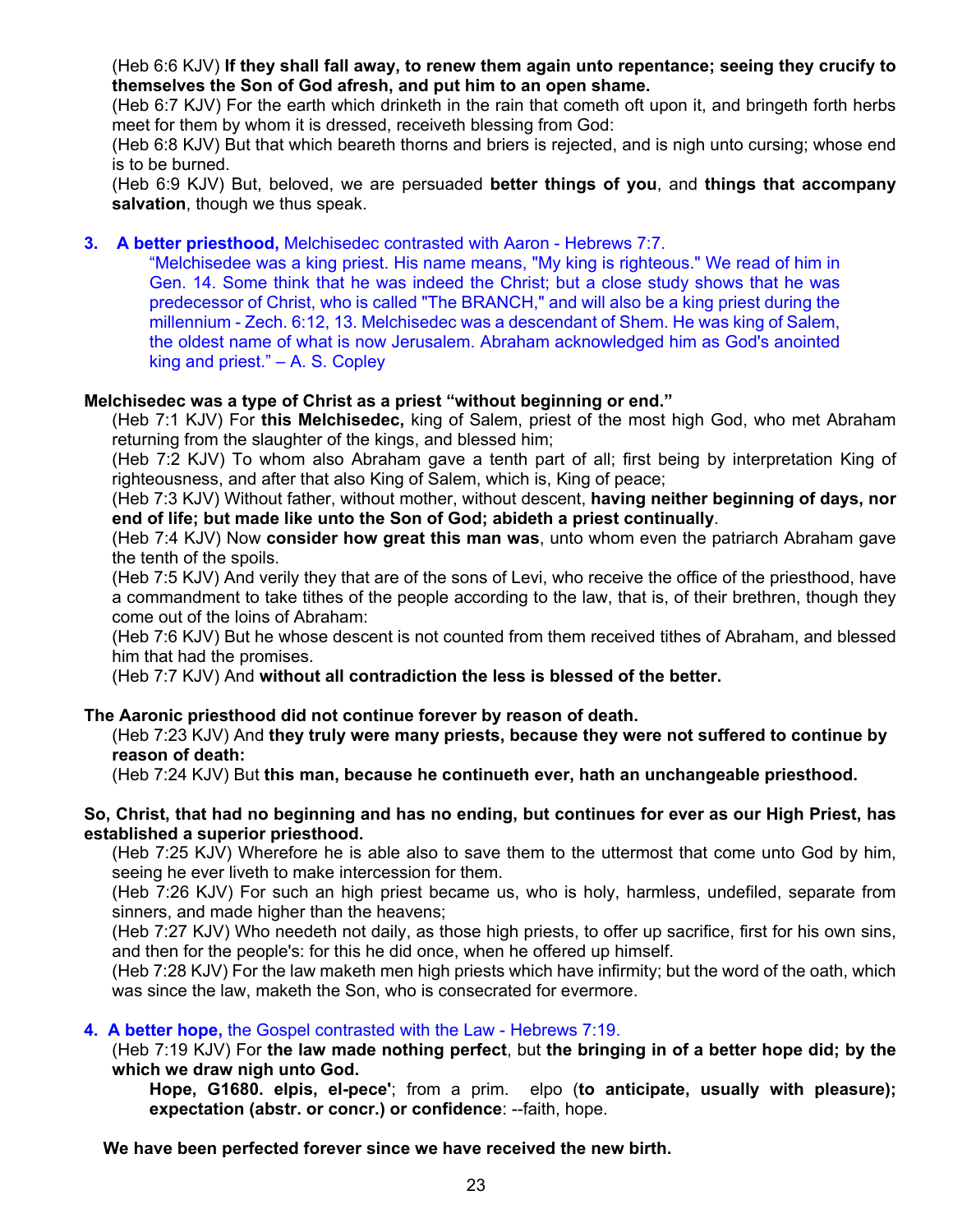(Heb 10:14 KJV) **For by one offering he hath perfected for ever them that are sanctified.**

(Titus 2:13 KJV) Looking for that **blessed hope**, and the glorious appearing of the great God and our Saviour Jesus Christ;

(2 Cor 5:1 KJV) For we know that if our earthly house of this tabernacle were dissolved, we have a building of God, **an house not made with hands**, eternal in the heavens.

(2 Cor 5:2 KJV) For in **this we groan, earnestly desiring to be clothed upon with our house which is from heaven:**

**5. A better Testament, or Covenant,** that of Grace set over against the covenant of Law - Hebrews 7:22. (Heb 7:22 KJV) By so much was Jesus made **a surety** of **a better testament.**

**Surety, G1450. egguos, eng'-goo-os;** from G1722 and guion (a limb); **pledged** (as if articulated by a member), i.e., **a bondsman**: --surety.

#### **6. Better Promises,** the basis of the better covenant - Hebrews 8:6.

(Heb 8:6 KJV) But now hath he obtained a more excellent ministry, by how much also he is the mediator of **a better covenant**, which was established upon **better promises.**

These **sevens** are not accidental, but wonderful. They speak of the divine and eternal perfection of God's plan of salvation.

1. **Christ's redemption is eternal** - V. 12. He atoned once for our sins. The typical high priest had to make atonement once every year.

(Heb 9:12 KJV) Neither by the blood of goats and calves, **but by his own blood he entered in once into the holy place, having obtained eternal redemption for us.**

(John 10:28 KJV) And **I give unto them eternal life**; and they shall **never perish**, neither shall any man pluck them out of my hand.

**Never, G3364. ou me, oo may;** i.e. G3756 and G3361; a double neg. strengthening the denial; **not at all**: --any more, at all, by any (no) means, neither, never, no (at all), **in no case (wise)**, nor ever, not (at all, in any wise). Comp. G3378.

**"Ou me" in the Greek, I say "Oh My**." It means "never, never." It is a double negative not allowed in English but is allowed in the Greek. It means "not ever," "not at all," "by no means", "in now wise," in other words, it is impossible to ever be lost once you are born again.

(John 3:14 KJV) And as Moses lifted up the serpent in the wilderness, even so must the Son of man be lifted up:

(John 3:15 KJV) That **whosoever believeth in him should not perish, but have eternal life.**

(John 3:16 KJV) For God so loved the world, that he gave his only begotten Son, that **whosoever believeth in him should not perish, but have everlasting life.**

(John 3:17 KJV) For God sent not his Son into the world to condemn the world; but that the world through him might be saved.

**"Whosoever believeth" shall have "eternal life right now."**

It **DOES NOT** say "Whosoever believeth" can "hope to have eternal life," or that "he must keep some other condition in order to preserve his eternal life." The verb "have" is, in the Greek grammar, "Present Subjunctive Active." The verb tense is "Present Subjunctive" meaning "continuous or repeated action, regardless of when the action took place. The "subjunctive mood" suggests that the action is subject to some condition, and the only condition is "whosoever believeth." The "Active voice" represents the action as being accomplished by the subject of the verb, in this case, "whosoever." So, it is "whosoever believeth." The word "eternal" means "perpetual, constant and abiding." When referring to "eternal life," it means the life which is God's (*zoe*) and hence it is not affected by the limitations of time. So, "eternal life" is of endless duration.

> (John 3:36 KJV) He **that believeth** on the Son **hath everlasting life**: and **he that believeth not the Son shall not see life; but the wrath of God abideth on him.**

### **God's children are not appointed to wrath. We have been delivered from the wrath to come.**

(1 Th 5:9 KJV) For God hath not appointed us to wrath, but to obtain salvation by our Lord Jesus Christ,

(1 Th 1:10 KJV) And to wait **for his Son** from heaven, whom he raised from the dead, even Jesus, which **delivered us from the wrath to come.**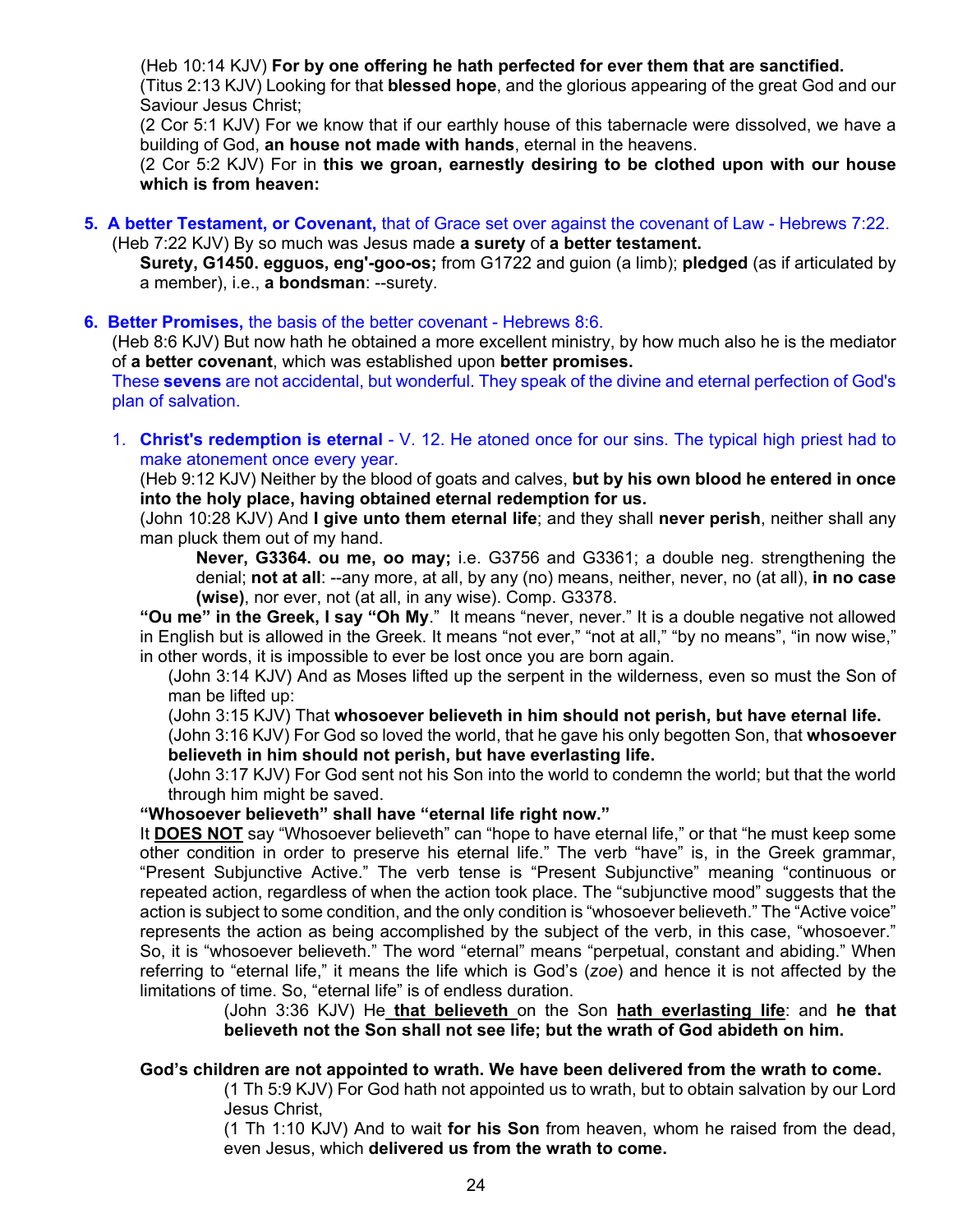(Rom 5:9 KJV) Much more then, being now justified by his blood, **we shall be saved from wrath through him.**

### **Other Scriptures that give us the assurance that our "eternal life" is with us forever:**

**We have passed from death unto life.**

(John 5:24 KJV) Verily, verily, I say unto you, He that heareth my word, and believeth on him that sent me, hath everlasting life, and shall not come into condemnation; **but is passed from death unto life.**

### **God will not cast us out.**

(John 6:37 KJV) All that the Father giveth me shall come to me; and him that cometh to me **I will in no wise cast out.**

### **Christ will not lose a single soul that believes.**

(John 6:39 KJV) And this is the Father's will which hath sent me, that of **all which he hath given me I should lose nothing,** but should raise it up again at the last day.

### **The Son abideth in us forever.**

(John 8:34 KJV) Jesus answered them, Verily, verily, I say unto you, Whosoever committeth sin is the servant of sin.

(John 8:35 KJV) And the servant abideth not in the house for ever: but **the Son abideth ever.**

(John 8:36 KJV) If the Son therefore shall make you free, ye shall be free indeed.

### **You are not your own for you have been bought with a price.**

(1 Cor 6:19 KJV) What? know ye not that your body is the temple of the Holy Ghost which is in you, which ye have of God, and **ye are not your own?**

(1 Cor 6:20 KJV) For **ye are bought with a price**: therefore glorify God in your body, and in your spirit, which are God's.

### **We have been made into a "new creature," the "old" has passed away.**

(2 Cor 5:17 KJV) **Therefore if any man be in Christ, he is a new creature: old things are passed away; behold, all things are become new.**

### **His "Seed" remaineth in us.**

(1 John 3:9 KJV) Whosoever is born of God doth not commit sin; **for his seed remaineth in him: and he cannot sin, because he is born of God.**

### **We are partakers of the "divine nature."**

(2 Pet 1:4 KJV) Whereby are given unto us exceeding great and precious promises: that **by these ye might be partakers of the divine nature**, having escaped the corruption that is in the world through lust.

### **We have been "conformed – summorphos, amalgamated" with Christ and it can't be undone.**

(Rom 8:28 KJV) And we know that all things work together for good to them that love God, to them who are the called according to his purpose.

(Rom 8:29 KJV) For whom he did foreknow, he also did predestinate **to be conformed to the image of his Son,** that he might be the firstborn among many brethren.

### (1 Cor 6:17 KJV) But **he that is joined unto the Lord is one spirit.**

### **Finally, nothing can separate us from God.**

(Rom 8:38 KJV) For I am persuaded, that neither death, nor life, nor angels, nor principalities, nor powers, nor things present, nor things to come,

(Rom 8:39 KJV) Nor height, nor depth, nor any other creature, **shall be able to separate us from the love of God, which is in Christ Jesus our Lord.**

#### 2. **He opened heaven for man, and it will never be closed except to unbelief and rebellion – Hebrews 9:8,12.**

(Heb 9:8 KJV) The Holy Ghost this signifying, that **the way into the holiest of all was not yet made manifest, while as the first tabernacle was yet standing:**

(Heb 9:12 KJV) Neither by the blood of goats and calves, **but by his own blood he entered in once into the holy place, having obtained eternal redemption for us.**

(Heb 9:24 KJV) **For Christ is not entered** into the holy places made with hands, which are the figures of the true; but **into heaven itself, now to appear in the presence of God for us**: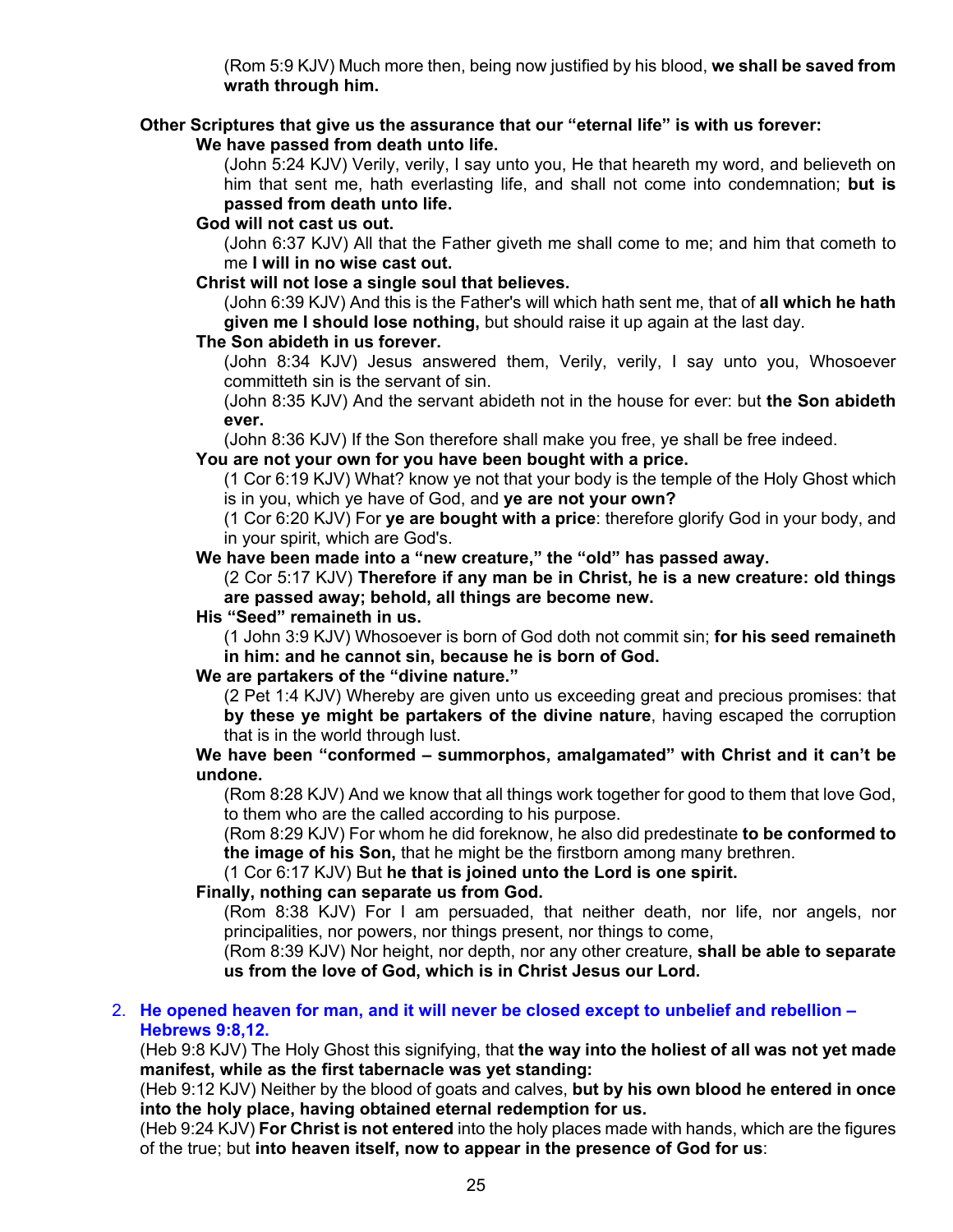(1 Pet 3:22 KJV) Who is gone into heaven, and is on the right hand of God; **angels and authorities and powers being made subject unto him.**

(Col 2:15 KJV) And **having spoiled principalities and powers, he made a show of them openly, triumphing over them in it.**

### **In Christ, we are seated in heavenly places.**

(Eph 2:4 KJV) But God, who is rich in mercy, for his great love wherewith he loved us,

(Eph 2:5 KJV) Even when we were dead in sins, hath quickened us together with Christ, (by grace ye are saved;)

(Eph 2:6 KJV) And **hath raised us up together, and made us sit together in heavenly places in Christ Jesus:**

**God's throne room is open to us by way of the New Covenant. A way has been opened in the heavenlies for access to God.**

(Eph 2:18 KJV) For through him **we both have access by one Spirit unto the Father**.

(Heb 4:14 KJV) Seeing then that we have a great high priest, **that is passed into the heavens, Jesus the Son of God,** let us hold fast our profession.

(Heb 4:15 KJV) For we have not an high priest which cannot be touched with the feeling of our infirmities; but was in all points tempted like as we are, yet without sin.

(Heb 4:16 KJV) **Let us therefore come boldly unto the throne of grace,** that we may obtain mercy, and find grace to help in time of need.

### 3. **Christ being a perfect man, rendered a perfect service in offering** Himself as a sacrifice to God.

(Heb 10:1 KJV) For the law having a shadow of good things to come, and not the very image of the things, **can never with those sacrifices which they offered year by year continually make the comers thereunto perfect.**

(Heb 10:2 KJV) **For then would they not have ceased to be offered**? **because that the worshippers once purged should have had no more conscience of sins.**

(Heb 10:3 KJV) But in those sacrifices there is a remembrance again made of sins every year.

(Heb 10:4 KJV) For it is not possible that the blood of bulls and of goats should take away sins.

(Heb 10:5 KJV) Wherefore when he cometh into the world, he saith, Sacrifice and offering thou wouldest not, but **a body hast thou prepared me:**

(Heb 10:6 KJV) In burnt offerings and sacrifices for sin thou hast had no pleasure.

(Heb 10:7 KJV) Then said I, Lo, I come (in the volume of the book it is written of me,) to do thy will, O God.

(Heb 10:8 KJV) Above when he said, Sacrifice and offering and burnt offerings and offering for sin thou wouldest not, neither hadst pleasure therein; which are offered by the law;

(Heb 10:9 KJV) Then said he, Lo, I come to do thy will, O God**. He taketh away the first, that he may establish the second.**

(Heb 10:10 KJV) By the which will **we are sanctified through the offering of the body of Jesus Christ once for all.**

(Heb 10:11 KJV) And every priest standeth daily ministering and offering oftentimes the same sacrifices, which can never take away sins:

(Heb 10:12 KJV) But this man, **after he had offered one sacrifice for sins for ever, sat down on the right hand of God;**

The sacrifices under the law could not take away sin because they were not perfect. God needed a perfect, sinless, human body for the sacrifice to appease His holy nature. God manifested in the flesh was the only way to provide such a body. Christ then being a perfect man, sinless, then he could pay the price required of you and me.

### 4. **His redemption purged the conscience from dead works –** Hebrews 10:14.

Those typical sacrifices were indeed dead works; that is**, they had no redeeming power.** They could not take away sins. Hence, the consciousness of sin never left the offerors, except in certain cases, like David, they looked beyond the type to the anti-type, Jesus Christ, by the illumination of the Spirit. (Heb 9:13 KJV) For if the blood of bulls and of goats, and the ashes of an heifer sprinkling the unclean, sanctifieth to the purifying of the flesh:

(Heb 9:14 KJV) **How much more shall the blood of Christ, who through the eternal Spirit offered himself without spot to God, purge your conscience from dead works to serve the living God?**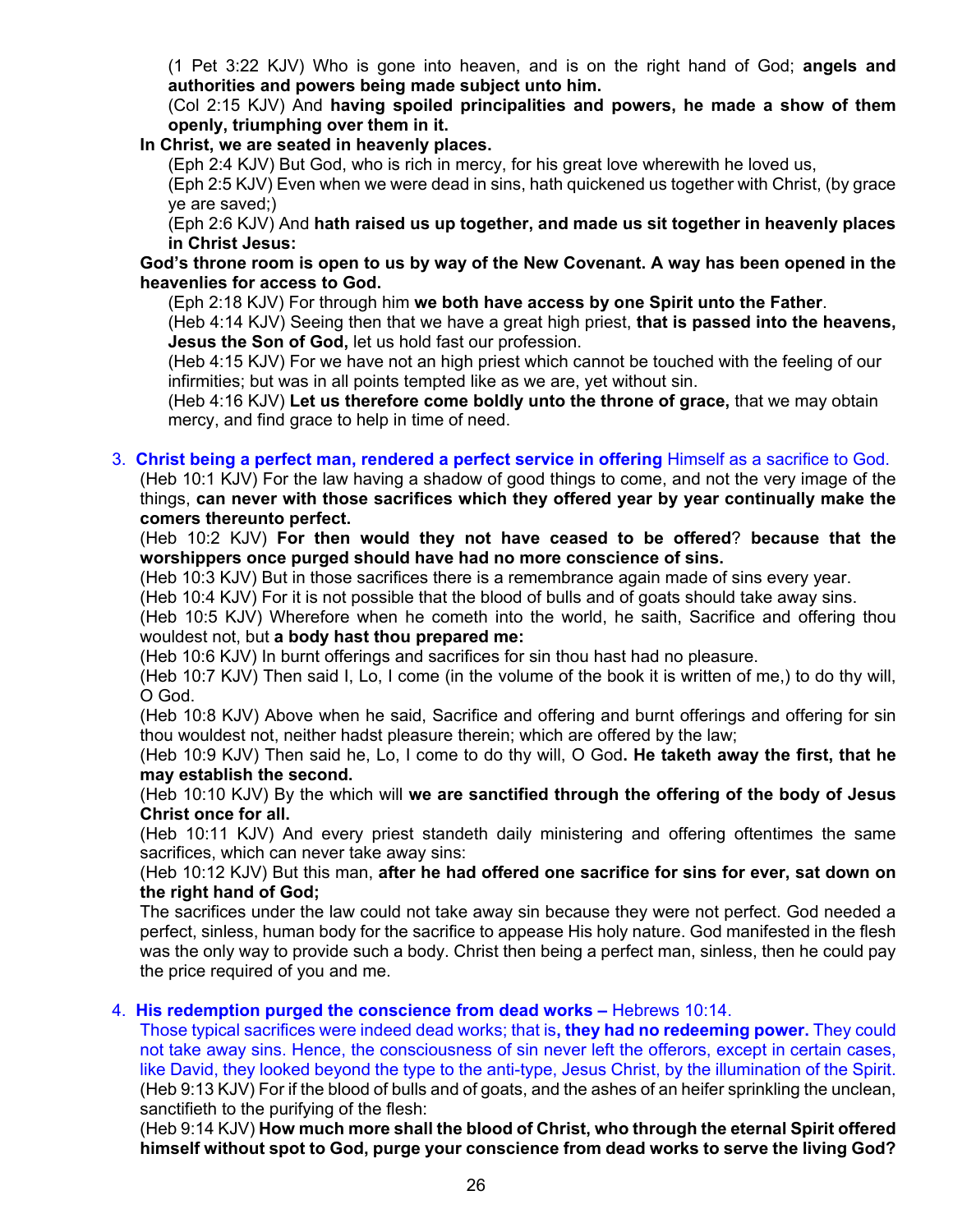The works of the Law were dead works because they could not make the doer of the Law perfect. It was now a "new and living way" provided through the sacrifice of Jesus. Through a new birth, believers are able to do works that are alive to God and acceptable to Him.

5. **Christ became the Mediator of the new covenant, by means of His sacrificial death –** Hebrews 9:15. His intercession is perfect, sufficient and without cessation, or end. He said, **"Because I live, ye shall live also."**

(Heb 9:15 KJV) And for this cause **he is the mediator of the new testament,** that by means of death, for the redemption of the transgressions that were under the first testament, they which are called might receive the promise of eternal inheritance.

"Jesus paid it all, All to Him I owe" as the song says. He instituted the New Covenant and therefore is the only person that can mediate between God and man. He stands between a Holy Righteous God and says, "they are covered by my blood" and God is propitiated, or satisfied.

(1 Tim 2:5 KJV) For **there is one God, and one mediator between God and men, the man Christ Jesus;**

(Heb 8:6 KJV) But now hath he obtained a more excellent ministry, by how much also **he is the mediator of a better covenant, which was established upon better promises.**

### 6. **Now believers have the promise of an eternal inheritance** – Hebrews 9:15.

(Heb 9:15 KJV) And for this cause he is the mediator of the new testament, that by means of death, for the redemption of the transgressions that were under the first testament, **they which are called might receive the promise of eternal inheritance.**

**"Signed, sealed and delivered!" The New Covenant is complete including our "eternal inheritance." We have a new body awaiting us and a new home prepared for us.**

(John 14:1 KJV) Let not your heart be troubled: ye believe in God, believe also in me.

(John 14:2 KJV) In my Father's house are many mansions: if it were not so, I would have told you. **I go to prepare a place for you**.

(John 14:3 KJV) **And if I go and prepare a place for you, I will come again, and receive you unto myself; that where I am, there ye may be also.**

(John 14:4 KJV) And whither I go ye know, and the way ye know.

7. **Everlasting, or eternal covenant** - Hebrews 13:20. These sevens are not accidental, but wonderful. They speak of the divine and eternal perfection of God's plan of salvation.

(Heb 13:20 KJV) Now the God of peace, that brought again from the dead our Lord Jesus, that great shepherd of the sheep, **through the blood of the everlasting covenant,**

This New Covenant is an "everlasting covenant." There need be no more covenants. It is a perfect covenant sealed with the blood of the God-Man.

#### **Now, let us continue with the "Better Promises" of the New Covenant.**

**7. Better Sacrifices,** the offering up of Christ contrasted with the typical sacrifices which pointed to Him - Hebrews 9:23.

(Heb 9:23 KJV) It was therefore necessary that the patterns of things in the heavens should be purified with these; but the heavenly things themselves with **better sacrifices** than these.

**The "better sacrifices" was the result of a "better body," the body of Christ. He was born of a virgin, thus He had "no sin" in His body.**

(Heb 10:5 KJV) Wherefore when he cometh into the world, he saith, Sacrifice and offering thou wouldest not, **but a body hast thou prepared me:**

(Heb 10:6 KJV) In burnt offerings and sacrifices for sin thou hast had no pleasure.

(Heb 10:7 KJV) Then said I, Lo, I come (in the volume of the book it is written of me,) to do thy will, O God.

(Heb 10:8 KJV) Above when he said, Sacrifice and offering and burnt offerings and offering for sin thou wouldest not, neither hadst pleasure therein; which are offered by the law;

(Heb 10:9 KJV) Then said he, **Lo, I come to do thy will, O God. He taketh away the first, that he may establish the second.**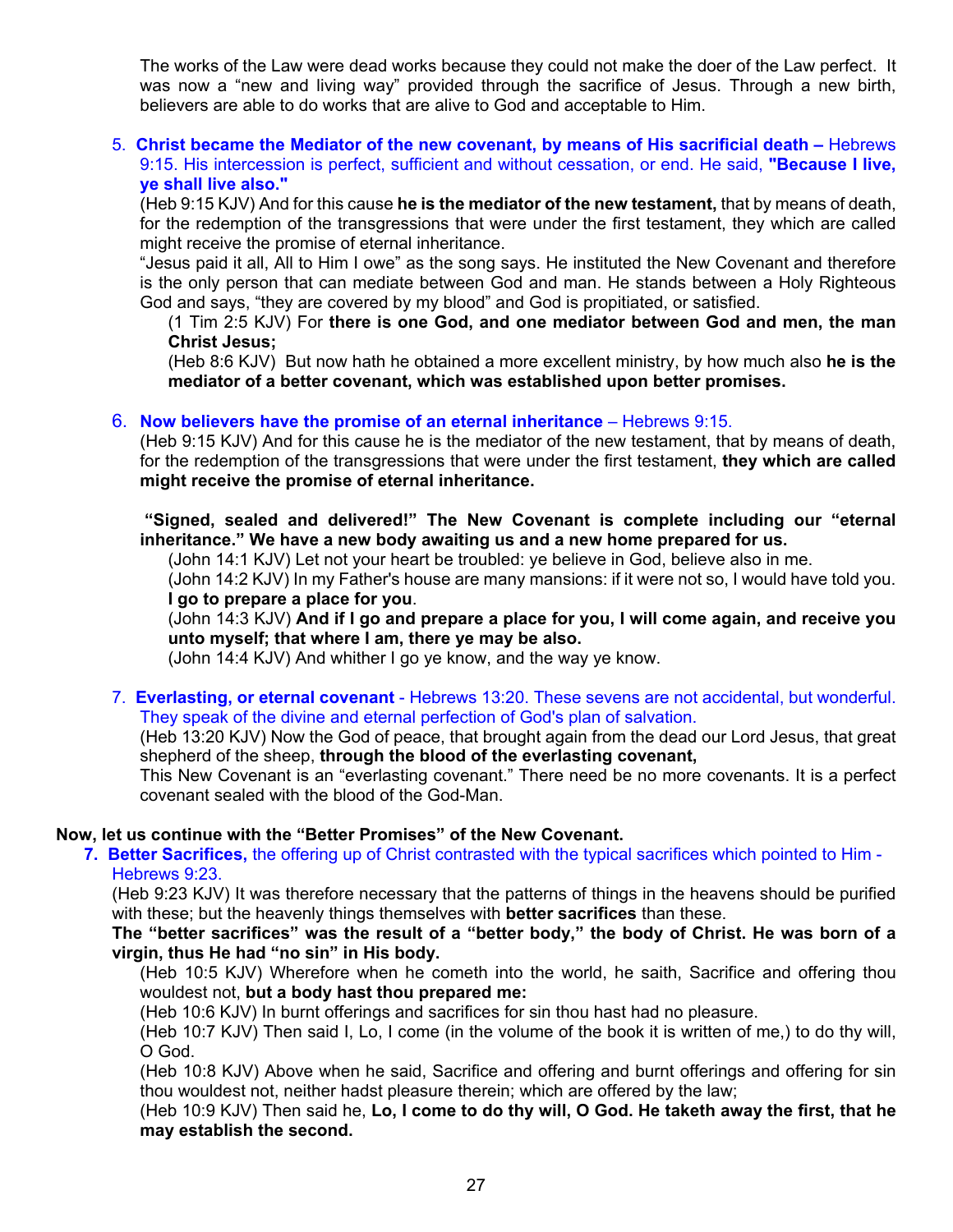(Heb 10:10 KJV) **By the which will we are sanctified through the offering of the body of Jesus Christ once for all.**

**Once offered, the debt was paid. There is no more offering for sin. As we have learned, "Redemption" means "debt paid in full."**

(Heb 10:12 KJV) **But this man, after he had offered one sacrifice for sins for ever, sat down on the right hand of God;**

(Heb 10:13 KJV) From henceforth expecting till his enemies be made his footstool.

(Heb 10:14 KJV) **For by one offering he hath perfected for ever them that are sanctified.**

(Heb 10:15 KJV) Whereof the Holy Ghost also is a witness to us: for after that he had said before, (Heb 10:16 KJV) This is the covenant that I will make with them after those days, saith the Lord, I will put my laws into their hearts, and in their minds will I write them;

(Heb 10:17 KJV) And their sins and iniquities will I remember no more.

(Heb 10:18 KJV) **Now where remission of these is, there is no more offering for sin.**

**Once saved, or born again, you cannot get saved again, for you are "perfected forever" and there is no need to get saved again.**

You are a "New Creature" that does not die when your flesh sins.

#### **8. A better Possession,** spiritual things contrasted with material things - Hebrews 10:34

(Heb 10:34 KJV) For ye had compassion of me in my bonds, and took joyfully the spoiling of your goods, knowing in yourselves that **ye have in heaven a better and an enduring substance.**

### **We have Christ in us.**

(Col 1:26 KJV) Even the mystery which hath been hid from ages and from generations, but now is made manifest to his saints:

(Col 1:27 KJV) To whom God would make known what is the riches of the glory of this mystery among the Gentiles; **which is Christ in you, the hope of glory:**

(Col 1:28 KJV) Whom we preach, warning every man, and teaching every man in all wisdom; that we may present every man perfect in Christ Jesus:

(Col 1:29 KJV**) Whereunto I also labour, striving according to his working, which worketh in me mightily.**

#### **We are partakers of the "divine nature."**

(2 Pet 1:4 KJV) **Whereby are given unto us exceeding great and precious promises: that by these ye might be partakers of the divine nature,** having escaped the corruption that is in the world through lust.

#### **The "Seed within us will never parish.**

(1 John 3:9 KJV) **Whosoever is born of God doth not commit sin; for his seed remaineth in him: and he cannot sin, because he is born of God.**

#### **9. A better Country,** the heavenly contrasted with the earthly - Hebrews11:16.

(Heb 11:16 KJV) But now they desire **a better country**, that is, an heavenly: wherefore God is not ashamed to be called their God: for he hath prepared for them a city.

**The "New Jerusalem" is named for the Bride. There are many ranks, or companies, of saints. This portion of Scripture and Revelation 21 and 22 is the only description of the heavenly land and city.**

(Rev 21:1 KJV) **And I saw a new heaven and a new earth**: for the first heaven and the first earth were passed away; and there was no more sea.

(Rev 21:2 KJV) **And I John saw the holy city, new Jerusalem, coming down from God out of heaven, prepared as a bride adorned for her husband.**

### **God has prepared much for his people.**

(1 Cor 2:9 KJV) But as it is written**, Eye hath not seen, nor ear heard, neither have entered into the heart of man, the things which God hath prepared for them that love him.**

#### **10. A better Resurrection**, a select company raised before the time of the general resurrection - Hebrews 11:35 with Matt. 27:52, 53.

(Heb 11:35 KJV) Women received their dead raised to life again: and others were tortured, not accepting deliverance; that they might obtain **a better resurrection:**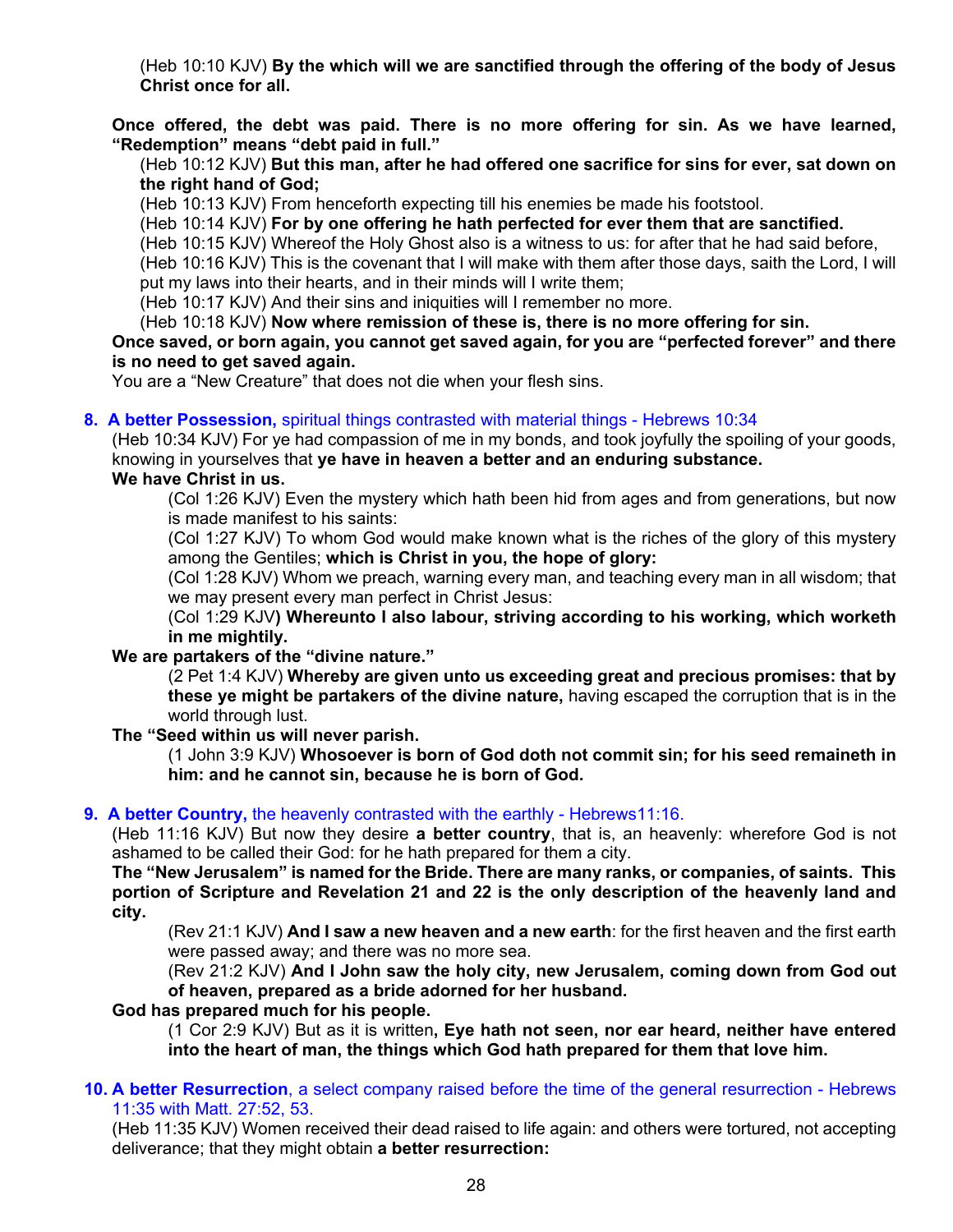# **There is a "better resurrection" and a "better translation." Old Testament saints looked for a better resurrection and it is described for us when Jesus arose from the grave.**

**See Special Study ["Order of the Resurrection."](https://graceassemblysandiego.info/wp-content/uploads/OrderofResurrectionopt.pdf)** 

(Mat 27:50 KJV) Jesus, when he had cried again with a loud voice, yielded up the ghost. (Mat 27:51 KJV) And, behold, the veil of the temple was rent in twain from the top to the bottom; and the earth did quake, and the rocks rent;

(Mat 27:52 KJV) And **the graves were opened; and many bodies of the saints which slept arose,**

(Mat 27:53 KJV) **And came out of the graves after his resurrection, and went into the holy city, and appeared unto many.**

### **Paul gives us instruction on this.**

(Phil 3:10 KJV) That I may know him, and the power of his resurrection, and the fellowship of his sufferings, being made conformable unto his death;

(Phil 3:11 KJV) **If by any means I might attain unto the resurrection of the dead.**

**Resurrection, G1815. exanastasis, ex-an-as'-tas-is**; from G1817; a rising from death: - -resurrection.

**"ek" means "from" or "out of**." **"out from among the sleepy ones."**

(Phil 3:12 KJV) Not as though I had already attained, either were already perfect: but I follow after, if that I may apprehend that for which also I am apprehended of Christ Jesus.

(Phil 3:13 KJV) Brethren, I count not myself to have apprehended: but this one thing I do, forgetting those things which are behind, and reaching forth unto those things which are before, (Phil 3:14 KJV) I press toward the mark for the prize of the high calling of God in Christ Jesus.

#### **11. A better Inheritance**, for the church- Hebrews 11:40.

(Heb 11:40 KJV) God having provided some **better thing for us**, that they without us should not be made perfect.

"The Old Testament worthies must wait till the resurrection of all the redeemed at the coming of Jesus - Dan. 12:2. Whom does Paul mean by "us" in verse 40? Certainly he does not limit the "better thing" to Israel. The church is included. The many blessings enumerated in this book are surely not for Israel alone. "All Scripture is given by inspiration of God, that the man of God may be perfect, thoroughly furnished unto all good works" - II Tim. 3:16, 17. The church will be raised and translated first. Then the believing dead of Israel will be raised. - - - All the believing dead are embraced in "the first resurrection;" for they are "blessed and holy." The phrase, "The rest of the dead," refers to the wicked - Rev. 19:5, 6. What a great and glorious reunion, when all the glorified will meet Jehovah in the air and forever be with Him." – A. S. **Copley** 

#### **12. Better Things** spoken by better blood – Hebrews 12:24.

(Heb 12:24 KJV) And to Jesus the mediator of the new covenant, and to the blood of sprinkling, that speaketh **better things** than that of Abel.

"The Apostle prefaces these statements (Vs. 18-21) by painting a picture of burning, blazing, quaking, thundering Sinai, when the law was given. He thus describes the nature of the law. - - - - "And so fearful was the spectacle, that Moses said, "I exceedingly fear and quake" - however safe we are in the folds of grace, the very sight of law produces a feeling of terror.

Law is the fixed and relentless expression of divine justice against sin. Therefore, if Moses, as a mediator, and Aaron, the high priest, as representing the basis of mediation (both figuring Christ), had not stood between God and the sinful people that day, they would all have been slain by that fiery law. But Jesus Christ stood in the breach 1500 years later; for there was another Mount Sinai, if I may so say, called Mount Calvary. - - -God's righteous indignation against sin, displayed with such flaming majesty that day - was wreaked out upon the holy Son of Man on the Cross. There the voice of the law was hushed forever; for the stern demands of divine justice were met once and forever. "Christ died for the ungodly and put away sin by the sacrifice of Himself." Therefore, Paul